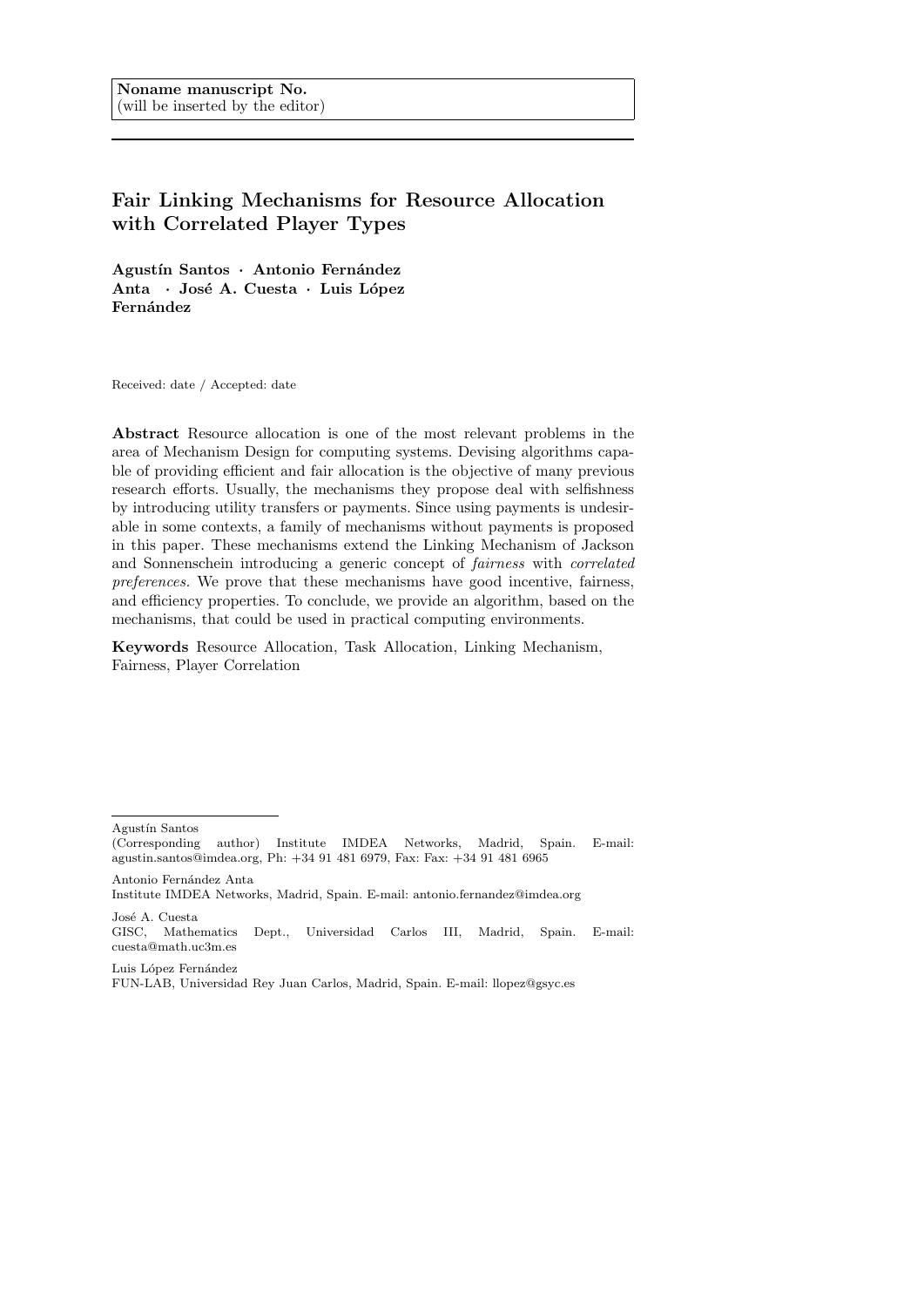# 1 Introduction

## 1.1 Motivation

The success of the Internet has made the problem of resource allocation to emerge in many versions like, for example, deciding which peer must receive bandwidth or disk in a file sharing P2P system [19], determining what access point shall offer its capabilities to a given user in a shared coverage area [9, 37], or deciding to which computational task some CPU is assigned in a collaborative distributed environment [1]. The problem may also appear with a negative formulation (i.e., instead of deciding who shall receive a resource, the problem is deciding who shall not receive it). For example, a paradigmatic example of this negative resource allocation that has been widely analyzed in distributed computing is the problem of computational task allocation [13,34,  $6$ . In this problem, a system composed of heterogeneous nodes<sup>1</sup> is assumed. Those nodes cooperate pursuing some common goal, which requires the execution of a collection of computational tasks. Whenever a new task appears, it is assigned for execution to the most suitable node. Given the popularity and simplicity of this problem, we will use task allocation as a reference.

In all these scenarios, it is very important to devise mechanisms that achieve efficient and fair resource allocation even when players present selfish or non-rational behavior. With that purpose, a number of interesting protocols and mechanisms based on Game Theory concepts [3, 37] have been proposed. In such works, it is often assumed that players can transfer their utilities (i.e., use payments). However, there are many systems in which this assumption is not realistic. In particular, in many distributed Internet systems (e.g., all kind of free services), payments are not used or make little sense. For instance, there are no payments in most peer to peer systems, like BitTorrent (and this leads to free riding [19]).

Recently, some mechanisms without payments have been proposed, like those of Procaccia and Tennenholtz [28], or the seminal work of Jackson and Sonnenschein [17, 18] in which a new type of mechanism (called linking mechanism) is proposed. A linking mechanism, instead of offering incentives or payments to players, limits the spectrum of players' responses to a probability distribution known by the game designer. One of the objectives of this paper is to explore and extend linking mechanisms, introducing a wide spectrum of fairness concepts, while preserving all the original properties. For this, we assume that the game is based on a sequence of single-unit (resource) allocations and that each player has a specific preference for being assigned the resource at a given single-unit allocation. We accept that preferences vary over time and with the type of resource. For example, when dealing with task allocations, at a given time, a node may have free bandwidth but full utilization of its CPU, while its situation could be the opposite at another time. Hence, at a particular instant, a node may have greater ability to perform tasks involving

 $1$  We will use the terms node, user, and player interchangeably.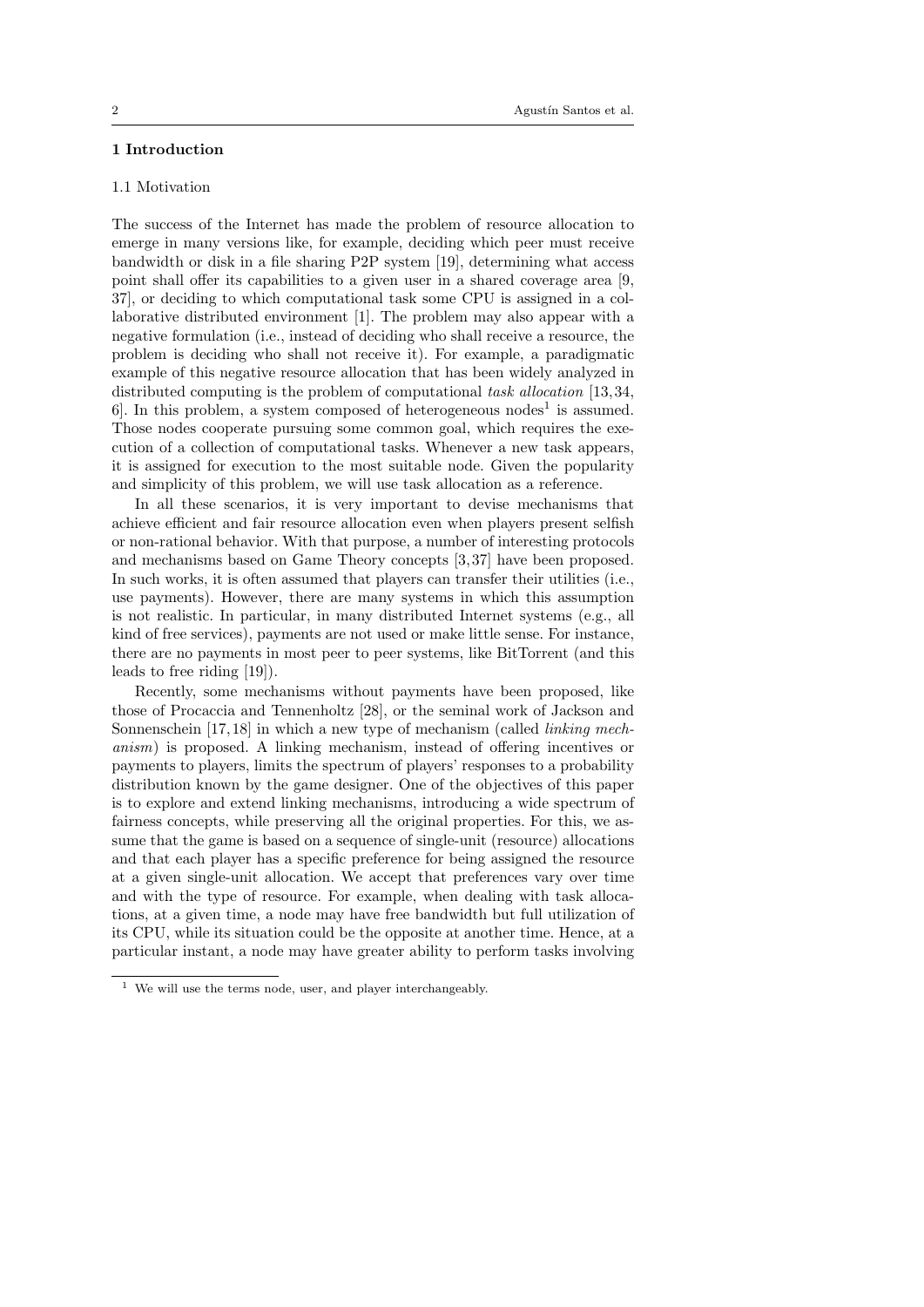communication, while at a later time its state may lead it to prefer tasks more intensive in CPU computation.

In other words, we define the preference as some kind of metric measuring the opportunity of receiving a particular resource at a given time. In the case of task allocations, the preference can be seen as some type of execution cost. In Game Theory, closely related to costs and preferences, there is the notion of utility. Hence, the utility may be defined as the cost savings associated with a work not done. In other works, a player gets more utility whenever it avoids running tasks (by having other nodes running them).

When trying to formalize a model based on these principles, a number of problems arise. First, a player's preferences are only known by the player herself. To illustrate this with our previous example, note that in a distributed computational system it would be difficult to audit or check if a given particular node has more or less CPU capacity. This concept is usually known as private information. To obtain the private information of a player, the basic mechanism is to directly ask for it and expect the player to declare the value honestly. Following this, we assume that each player can alter her behavior for her own benefit. She may try to maximize her own payoff without concern for others; in other words, she could be selfish. One way to maximize her benefit is declaring false information trying to avoid undesirable results (i.e., she can be untruthful). This behavior is one of the factors that may distort the internal workings of the game. (The loss of performance produced by selfish players is called the *price of anarchy*  $[23, 31]$ .) In this work, we assume that the users are selfish and potentially untruthful.

In the same way, providing a notion of fairness also presents challenges. Fairness is, in general, an elusive concept that can be seen from many different perspectives. In our case, fairness refers to some kind of compensations to players in exchange for sacrificing their utility. In game theory, this type of compensation usually takes the form of payments. However, in this work, we do not allow payments. Hence, the implementation of our notion of fairness needs to be based on other assumptions, and in particular, we base it here in  $repeated\ games$ <sup>2</sup>. In a repeated game, fairness can be provided by compensating current sacrifices in future iterations. Following this, and coming back to the task allocation example, we could implement fairness by guaranteeing that all players execute, on average, the same number of tasks; or that they invest, on average, the same effort (i.e., cost) on their executions. In this work we assume infinitely repeated games, which by definition have no known end.

Previous work in the area of mechanism design for distributed systems [33] has already faced these problems dealing with tasks allocations in the presence of selfish or irrational independent player. However, when players are dependent (i.e., the distribution of their declared preferences are correlated) those solutions cannot guarantee the desired properties in terms of fairness and

<sup>&</sup>lt;sup>2</sup> By repeated games we refer to a scenario in which players interact by playing a similar (stage) game several times. Unlike a game played once, a repeated game allows for new strategies to be contingent on past moves, thus allowing for reputation and retribution effects.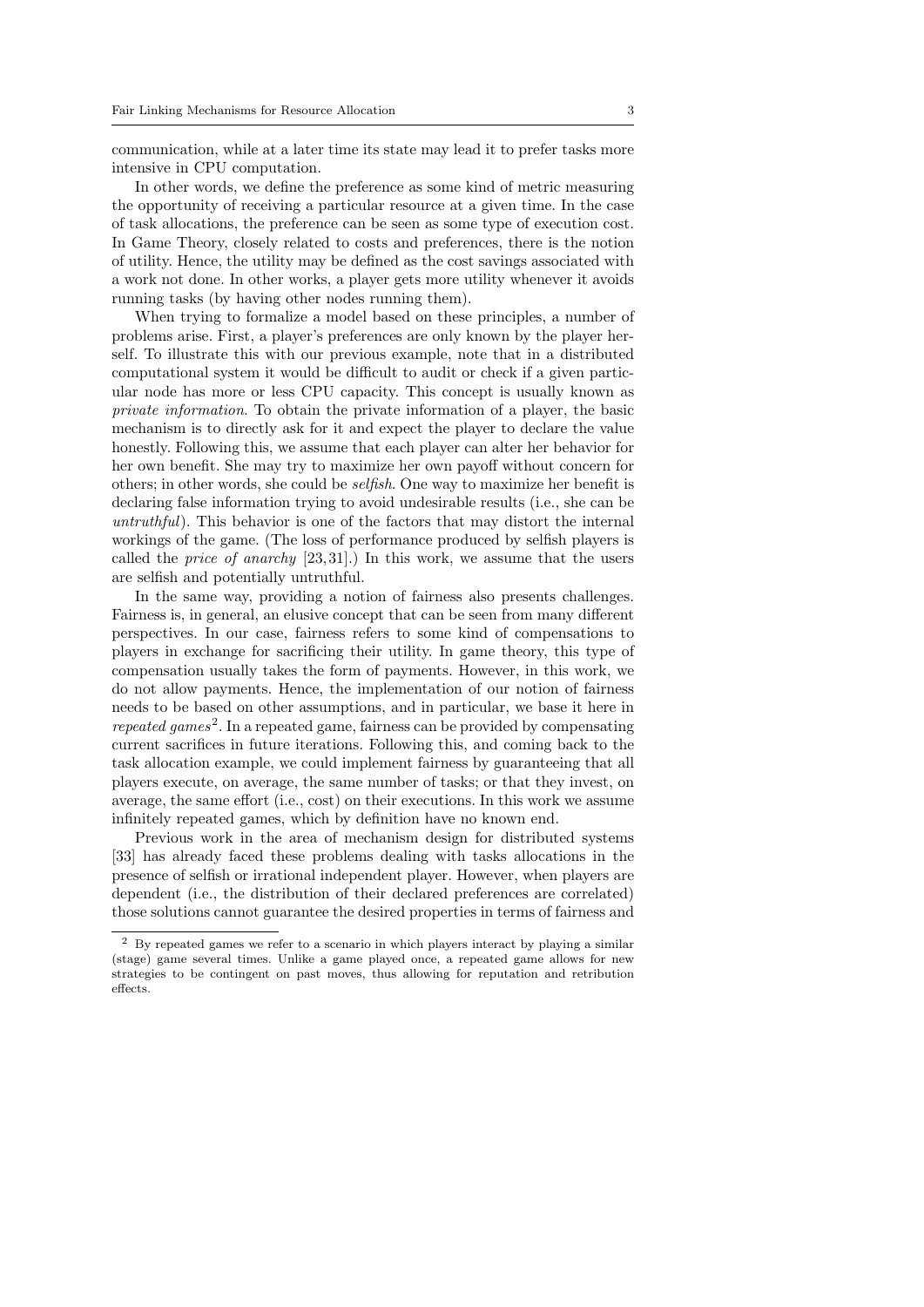efficiency. Therefore, this paper develops a mechanism that achieves fairness and efficiency in the presence of selfish players with correlation.

# 1.2 State of the Art

Mechanism Design has been gaining increasing popularity in distributed computing during the last few years (see, e.g., [27, 16, 15]). Even though the mechanisms proposed in these works are interesting, they are usually based on payment systems. Deploying such payment systems in practice is often difficult as noted by Schummer and Vohra  $[26,$  Chapter  $10]^3$ . When it applies to computational settings, the payments are simply too difficult to enforce, mainly due to security problems or banking issues. For this reason, mechanisms without payments have also been proposed. Related literature could be found in economics on cooperation [21, 7] or similar problems in P2P systems such as reputation [20] and artificial currencies [12]. The work closest to our own, and in which we have based our proposal, is the linking mechanism proposed by Jackson and Sonnenschein [17, 18]. Related to this work, Engelmann and Grimm [8] presents experimental research on linking mechanisms. An algorithm called QPQ (Quid Pro Quo) [33] has been proposed as an application of this kind of mechanisms to distribute task executions fairly among independent players.

QPQ reflects the main idea behind the concept of linking mechanism: when a game consists of multiple instances of the same basic decision problem (e.g., saying yes or no, choosing among a number of discrete options), it is possible to define selfishness-resistant algorithms by restricting the players' responses to a given distribution. Hence, in that case, the frequency with which a player declares a particular decision is established beforehand. Based on this, QPQ presents quite relevant features as the fact of not requiring payments, the flexibility on the definitions of the utility functions of the players, its applicability in repeated games, the lack of central control authority, etc. While QPQ presents some very interesting properties, it only guarantees fairness and efficiency when users behave independently on each other. Nevertheless, this does not need to be the case in real environments, where users may have correlated preferences. The problem of fairness among players has been widely analyzed in the game theoretical literature and a wide range of fairness concept has been proposed, but, as far as we know, there is no fair linking mechanisms when players have correlated preferences. This motivates the research proposed in this paper.

<sup>&</sup>lt;sup>3</sup> Schummer and Vohra note that " there are many important environments where money cannot be used as a medium of compensation. This constraint can arise from ethical and/or institutional considerations: many political decisions must be made without monetary transfers; organ donations can be arranged by 'trade' involving multiple needy patients and their relatives, yet monetary compensation is illegal."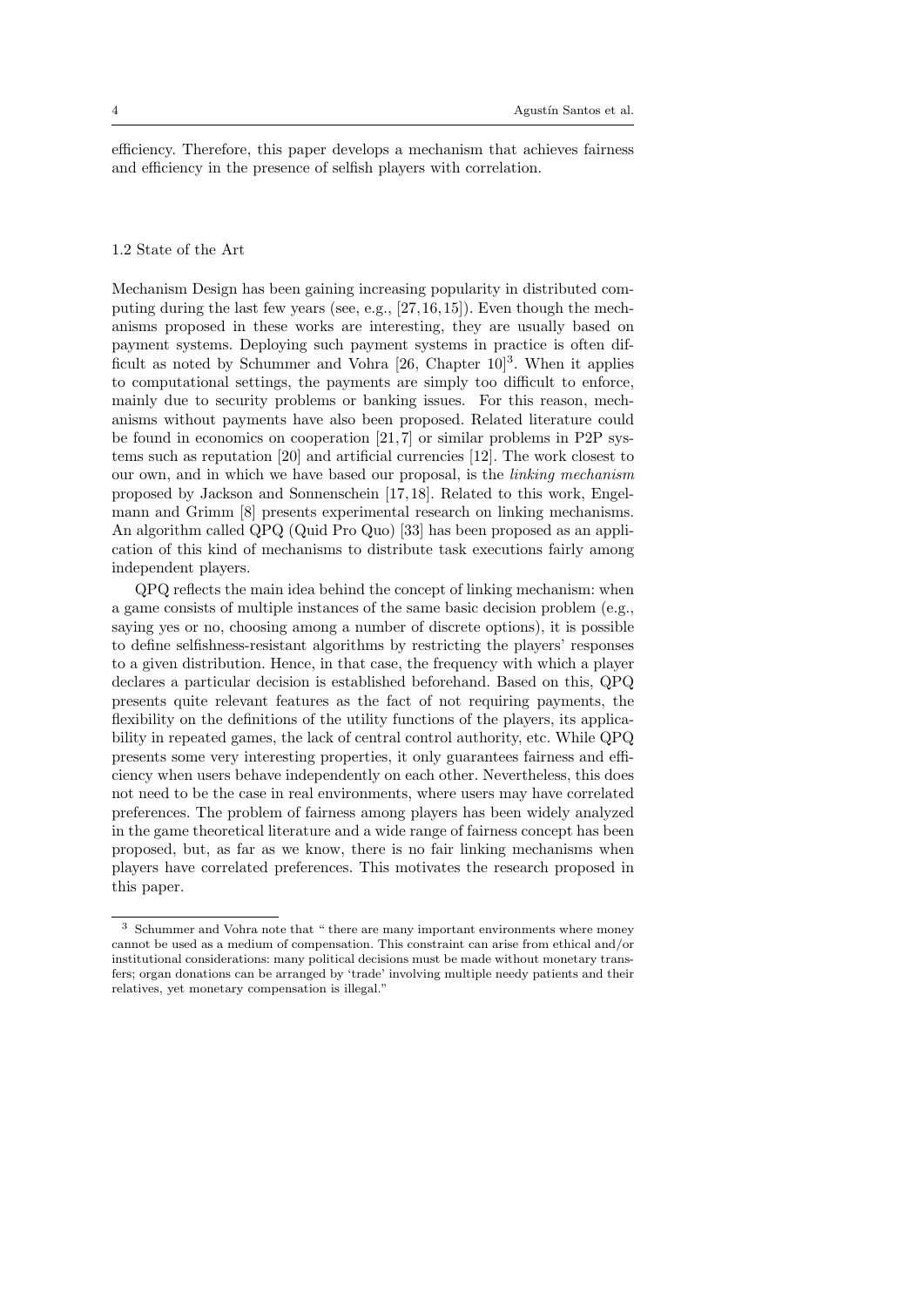## 1.3 Contributions

Our contributions are twofold. On the one hand, we have extended the idea of linking mechanism introducing fairness and correlation between players, while preserving desirable properties, like efficiency, truthful reporting, incentive compatibility, etc. On the other hand, we propose an algorithm based on these mechanisms that we expect to be used in practical scenarios.

As mentioned, in [33] we have proposed a mechanism that we called *Quid* Pro Quo (QPQ) Mechanism . QPQ presents several interesting properties in relation to the efficiency in presence of selfish or rationally-limited players. However, those properties only hold when players are independent. In this paper, we extend the linking mechanism framework (and therefore QPQ) by introducing a novel scheme providing fair and optimal resource allocation even when players' preferences are correlated.

In our model, fairness is a key element introduced to compensate current sacrifices in future iterations. Due to the large number of notions of fairness that could be defined, it is difficult to find a general model that encompasses any approach. In this work we have proposed a generic fairness definitions, which we hope will serve as a reference to wider models. Hence, our contribution is clear: to the best of our knowledge, no other previous research work has offered a linking mechanism providing fair and efficient decision.

In addition, from a theoretical perspective, we contribute to the progress of the state-of-the-art by proposing a mathematical framework suitable for proving all claimed algorithmic properties. This framework is inspired on previous work on theoretical economics but, as far as we know, it has never been adapted to the specific peculiarities of distributed computing (at least not to solve the resource allocation problem). This technique has proven to be extremely powerful for our specific problem, but it can be re-used in other scenarios with similar assumptions.

Based on the theoretical results, we propose a realization of the mechanism suitable for being implemented as a repeated game in real distributed environments. Unlike in the original linking mechanism, this algorithm does not need to know the probability distribution of the players' responses. We show that this realization does not require central entities and that its computational cost is affordable for current state of the art networks and devices. In addition, through simulations, we confirm the stability of the algorithm demonstrating that few iterations on a repeated game are enough for making the mechanism to converge to a fair resource allocation even when the players' distributions are strongly correlated.

#### 1.4 Structure

The rest of the paper is structured as follows. First, in Section 2 we define the basic mathematical concepts derived from mechanism design that are required for the understanding of our work. Then, in Section 3 we present two especial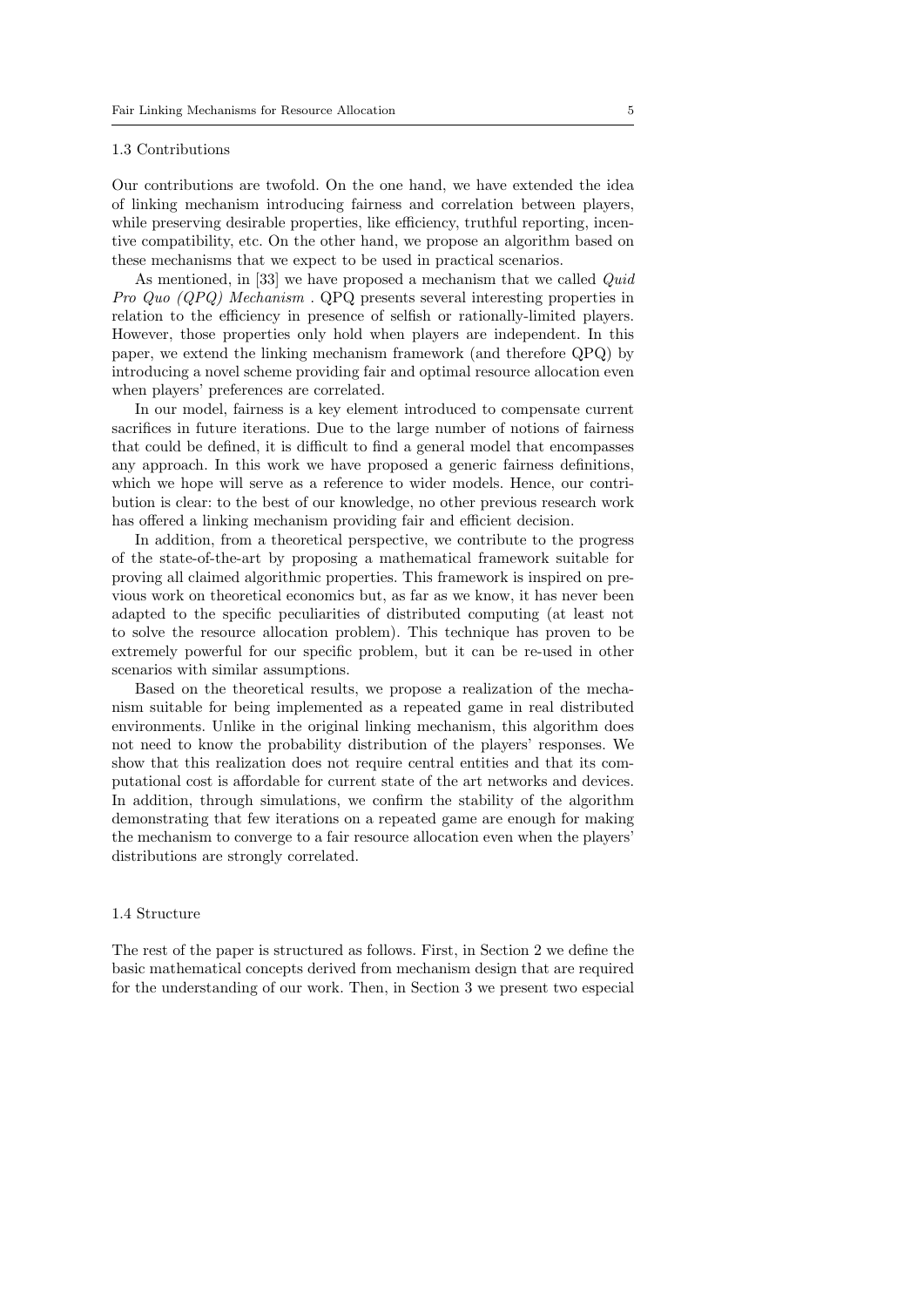cases of the problem at hand, to illustrate it and provide intuition on how it is solved. After that, in Section 4 we present the generic QPQ mechanism. In this section we use calculus of variations to prove that a this generic QPQ mechanism can be used to performing efficient task allocation even when players have correlated preferences and behave in selfish or non-rational ways. Based on the generic QPQ mechanism, we propose in Section 5 a practical implementable algorithm suitable to be used in real-live scenarios with tractable computational and communication complexity. In Section 6 we show through simulations that this practical algorithm converges in few iterations and maintains the analytical properties of the generic QPQ mechanism. The conclusions of the paper are presented in Section 7.

## 2 Model and Definitions

We start by presenting the usual mathematical framework for mechanism design and then we formally define the specific problem we face in this paper.

#### 2.1 Mechanism Design Concepts

The following provides the usual theoretic framework that will be later applied to our problem. We assume that there are  $n$  players. The set of players is  $N = \{1, 2, \ldots, n\}$ . Players are risk-neutral. The alternative or outcome set of the game played is D. In a general setting, D could be defined over  $\Delta(N)^4$ , but in this paper we define  $D = N$  so that the outcome  $d \in D$  is the player to whom the resource will be allocated.

Prior to making the collective choice in the game, each player privately observes her preferences over the alternatives in  $D$ . This is modeled by assuming that player i privately observes a parameter or signal  $\theta_i$  that determines her preferences. (For instance, in resource allocation,  $\theta_i$  could represent the value player i assigns to the resource.) For a given player i, we say that  $\theta_i$ is the player type. The set of possible types of player i is  $\Theta_i$ . We denote by  $\theta = (\theta_1, \theta_2, \dots, \theta_n)$  the vector of player types. The set of all possible vectors is  $\Theta = \Theta_1 \times \Theta_2 \times \ldots \Theta_n$ . We denote by  $\theta_{-i}$  the vector obtained by removing  $\theta_i$  from  $\theta$ .

We denote by  $\Pi = \Delta(\Theta)$  the set of all probability distributions over  $\Theta$ . It is assumed that there is a common prior distribution  $\pi \in \Pi$  that is shared by all the players. We denote by  $\pi_i \in \Delta(\Theta_i)$  the marginal probability of  $\theta_i$ . We define  $\beta_i(\theta_{-i}|\theta_i)$  as the conditional probability distribution of  $\theta_{-i}$  given  $\theta_i$ . That is, for any possible type  $\theta_i \in \Theta_i$ ,  $\beta_i(\cdot|\theta_i)$  specifies a probability distribution over the set  $\Theta_{-i}$  representing what player i would believe about the types of the other players if her own type were  $\theta_i$ . Beliefs  $(\beta_i)_{i\in\mathbb{N}}$  are consistent, since individual belief functions  $\beta_i$  can all be derived from the common prior  $\pi$ . This implies that  $\pi(\theta_{-i}|\theta_i) = \beta_i(\theta_{-i}|\theta_i)$ .

<sup>&</sup>lt;sup>4</sup> We denote by  $\Delta(S)$  the set of all probability distribution over some set S.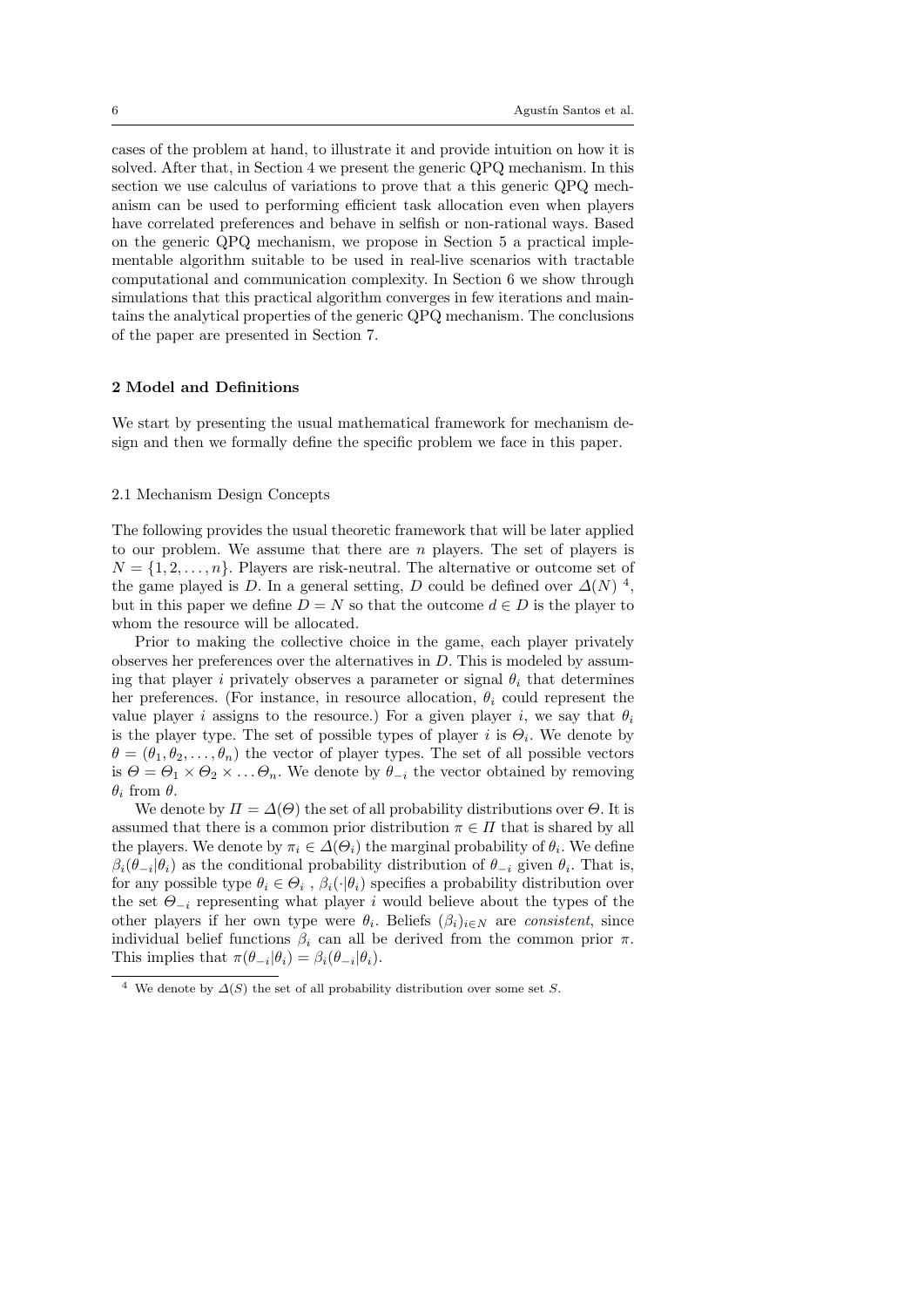Individual players have preferences over outcomes, which are represented by a utility function  $u_i(d, \theta_i) \in \mathbb{R}$  defined over all  $d \in D$  and  $\theta_i \in \Theta_i$ .

The set of outcomes D, the set of players  $N$ , the type sets in  $\Theta$ , the common prior distribution  $\pi \in \Pi$ , and the payoff functions  $u_i, i \in N$  are assumed to be common knowledge among all the players. The game rules defined by a specific mechanism are also common knowledge. However, the specific value  $\theta_i$  observed by player *i* is *private information* of player *i*.

A strategy for the player *i* is any map  $\sigma_i$ :  $\Theta_i \to \Delta(\Theta_i)$ , where  $\sigma_i(\hat{\theta}_i|\theta_i)$  is the conditional probability that the player reports  $\hat{\theta}_i$  when her true type is  $\theta_i$ . A reporting strategy  $\sigma_i$  is *truthful* if for every pair  $(\hat{\theta}_i, \theta_i)$ , the probability is concentrated at  $\hat{\theta}_i = \theta_i$ . As usual, we will use  $\hat{\theta}_i$  to denote the reported type and  $\theta_i$  the actual type.

Given that the prior distribution  $\pi$  is known, player i can not change it. Hence, we say that a player  $i$  has a *limited strategy space*, since her strategy can not change the beliefs of other players. Intuitively, player  $i$  has a limited strategy space if beliefs over reports are the same as actual beliefs.

As stated before, we consider games with private information; those games are also called Bayesian [14]. In such games, players have limited information about certain aspects of the game (e.g. payoff functions). However, each player has a subjective probability distribution over this information. Bayesian mechanism design governs the design and analysis of these game [16]. Bayesian Equilibrium is the fundamental solution concept for Bayesian games [25]. Informally, a Bayesian equilibrium is a set of strategies, and beliefs, so that no player has a profitable deviation. We say that a mechanism is Bayesian incentive compatible when, truthfully revealing private information is a Bayesian equilibrium.

In this work we design Bayesian mechanisms. For a given Bayesian mechanism  $\langle \Theta, g \rangle$  we shall write  $q_i(\cdot|\theta_i)$  for player i's interim probability density function on D conditional on player i's type being  $\theta_i$ .

In this paper, we are looking for a mechanism  $\langle \Theta, g \rangle$ , where  $g(\cdot)$  is the decision function, without utility transfers (payments) and that implements some social choice function  $f$  under equilibrium when the induced game is Bayesian. In addition, we introduce fairness as a key tool to compensate or reward players. We call this kind of mechanisms Quid Pro Quo (QPQ) Mechanisms.

## 2.2 Fairness

In our model, we use fairness as a very abstract concept. For us, fairness is the property of balancing in expectation some game parameters (modelled with a real function) among all players. Our model was originally built with two examples in mind: *fairness in utility* ("players have same expected utility") and fairness in assignment ("same expected number of assignments"). But these two examples are just special cases of our model. Additionally, we have contemplated the possibility that some scenarios require allocations other than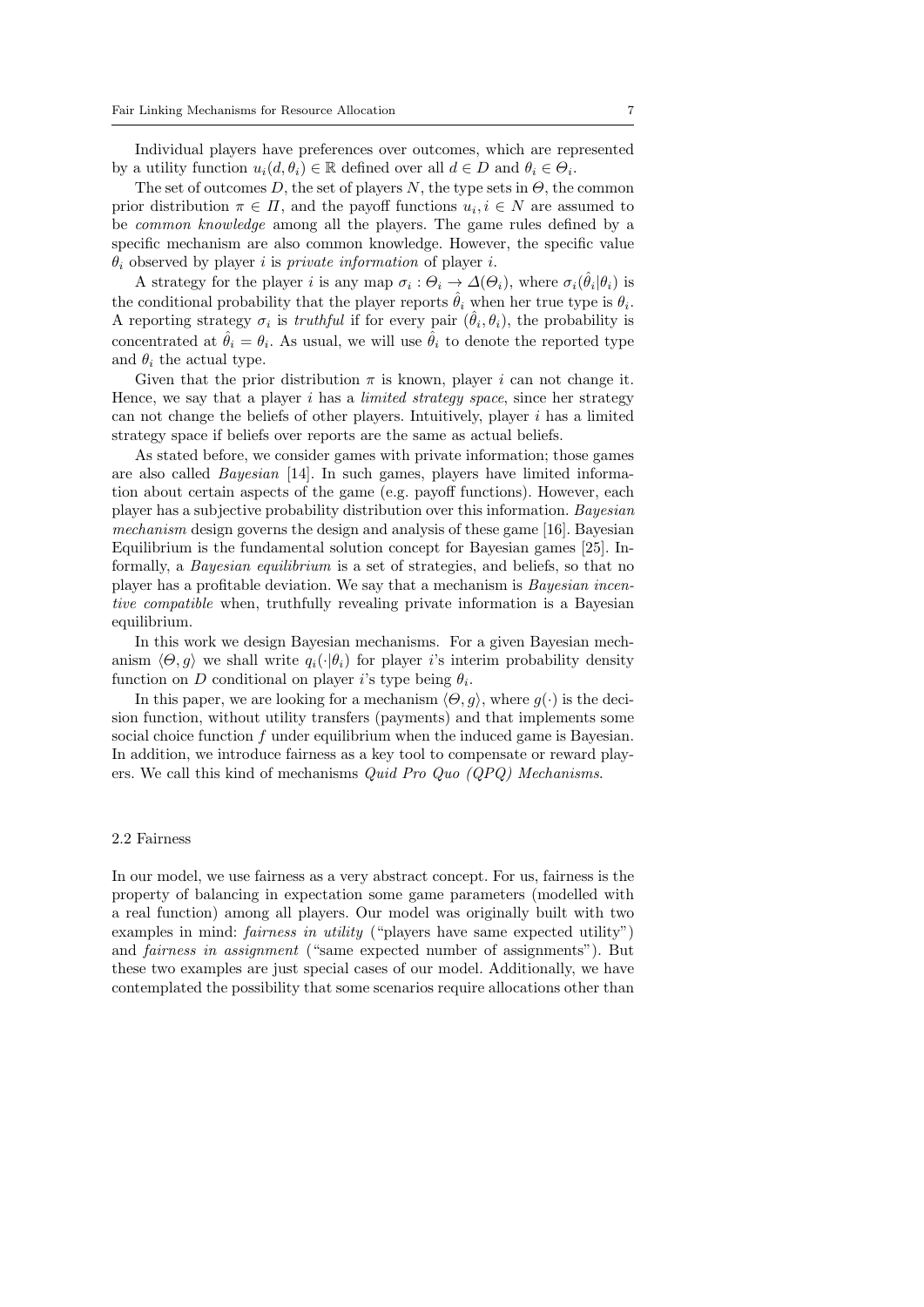equiproportional; or that the game must be constrained to several fairness concepts at the same time. All this is modelled by introducing a set of functions  $\eta_{i,l} : \theta \to \mathbb{R}$  and ratios  $\delta_{i,l}$ , all defined for each player  $i \in N$  and for each fairness concept  $l = 1, \ldots, m$  (*m* is the number of fairness concepts). The function  $\eta_{i,l}$  represents a fairness concept. For instance, for *fairness in assignment* this function could be defined as  $\eta_{i,l}(\theta) = 1$ . Similarly, *fairness in utility* is applied when  $\eta_{i,l}(\theta) = \theta_i$ . On the other hand,  $\delta_{i,l}$  is the ratio for player i when fairness l is applied. Typically, this ratio is  $\delta_{i,l} = \frac{1}{n}$ . Then, formally, our concept of fairness is defined as follows.

**Definition 1 (Fairness)** Given functions  $\eta_{i,l} : \Theta \to \mathbb{R}$ , and values  $\delta_{i,l}$ , we say that a mechanism  $\langle \Theta, g \rangle$  is fair (or *η*-fair) when, for all  $i \in N$  and  $l =$  $1, \ldots, m$ ,

$$
\int_{\Theta} \eta_{i,l}(\theta) q_i(\theta) d\pi(\theta) = \delta_{i,l} \sum_{j \in N} \int_{\Theta} \eta_{j,l}(\theta) q_j(\theta) d\pi(\theta) \tag{1}
$$

In this paper, we deal mathematically with this general concept of fairness, but for the algorithm and simulations we used a particular concept of fairness, where players will have *equal number* of allocated resources (in expectation).

#### 2.3 Resource Allocation Problem

We now formally define the problem we study in this work. Intuitively, the problem is like a repeated game where the stage game is in fact a single-unit auction [24], and the mechanism that decides how to allocate the resource in each auction is a QPQ mechanism. Hence there are no payments and the allocation must satisfy a notion of fairness.

The problem of resource allocation is a tuple  $\langle R, N, \Theta \rangle$  where, N and  $\Theta$ are as defined above, and  $R = \{r_1, r_2, \ldots\}$  is the ordered set of resources that have to be allocated by the system over time. Resources are received by the system in their order in  $R$ , they are independent among them, and the system must allocate resource  $r_k$  to a single player before receiving resource  $r_{k+1}$ . R is assumed to be infinite.

As mentioned previously, in this problem the outcome set is  $D = N$ , where an outcome of  $d \in D$  for resource  $r_k$  means that  $r_k$  is allocated to player d. In [33], we have proposed a QPQ algorithm that implements this function when the type of players follow mutually independent distributions. As in that work, we assume here that the type of each player is normalized using a *Probability* Integral Transform (PIT, see Section 5), so that it takes real values in the interval [0, 1] and follows a uniform distribution within that support. Hence, we assume that  $\Theta_i = [0, 1]$ . Finally, as mentioned, we assume that players have a limited space strategy (i.e.,  $\pi$  is known a priori and cannot be changed by the players).

The social choice function (scf)  $g(\cdot)$  we are looking for is one that optimizes the social utility restricted by fairness conditions. The social choice function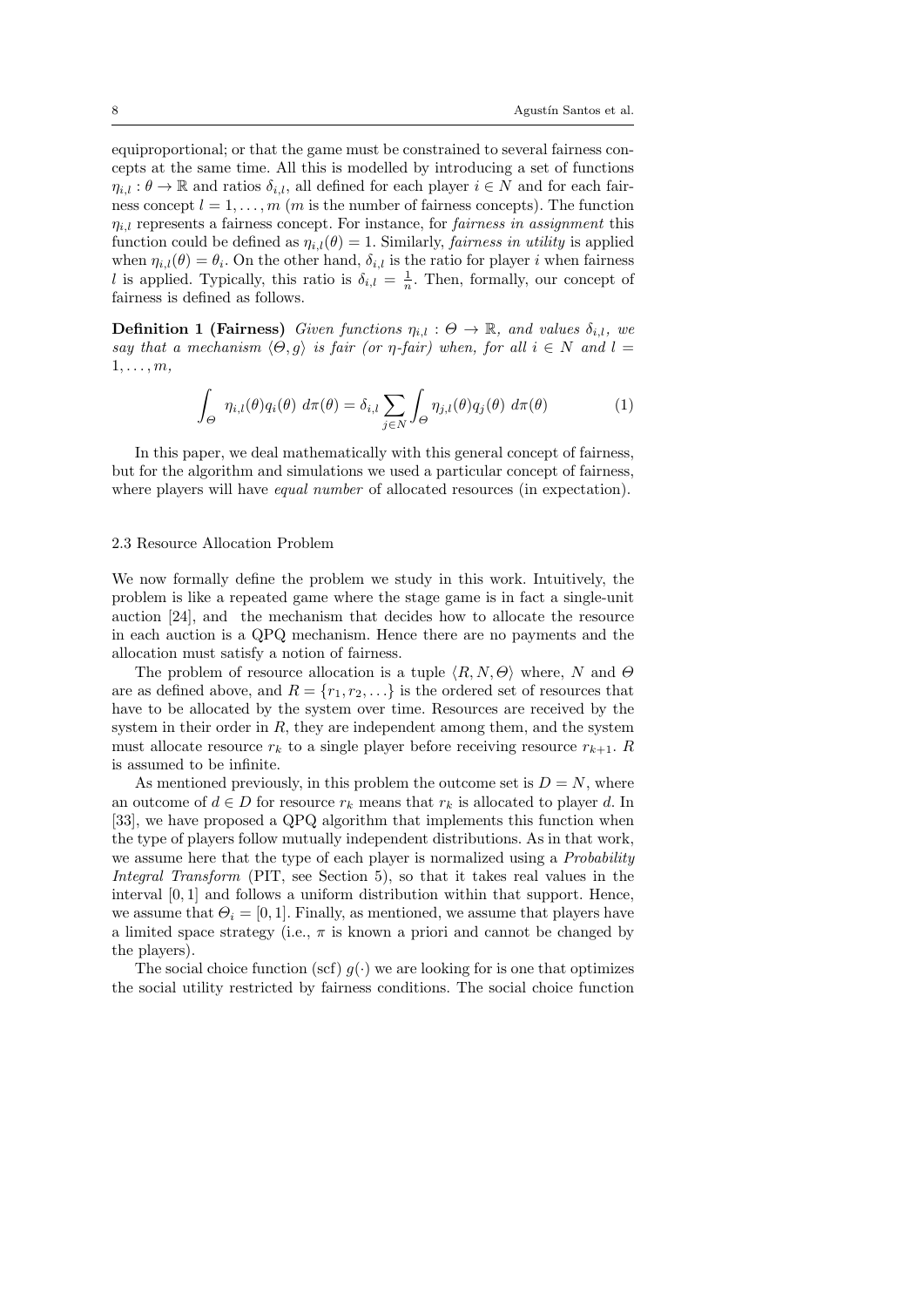(scf) is represented by the assigment  $q_i(\theta)$  that maximizes the functional,

$$
F[q] \equiv \sum_{i \in N} \int_{\Theta} u_i(d(\theta), \theta_i) q_i(\theta) d\pi(\theta)
$$
 (2)

s.t.

$$
\int_{\Theta} \eta_{i,l}(\theta) q_i(\theta) d\pi(\theta) = \delta_{i,l} \sum_{j \in N} \int_{\Theta} \eta_{j,l}(\theta) q_j(\theta) d\pi(\theta), l = 1, \dots, m, \forall i \in N.
$$
\n(3)

In this functional, (2) is the expected social utility, which is simply the sum of the expected utilities of the players. On its hand, (3) are the fairness restrictions to be satisfied. In this formulation there are  $m$  such restrictions. Each restriction l and player i has its own fairness functions  $\eta_{i,l}(\cdot)$ , and a parameter  $\delta_{i,l}$  that defines the proportion of the total fairness that must be "assigned" to a player i. In order to find the assignment function  $q_i(\theta)$  that maximizes this functional, calculus of variations can be used.

As an example, we study the fairness concept where each player  $i$  will receive a proportional number of resources  $\delta_i$ . Hence, we obtain that the scf is the assigment of  $q_i(\theta)$  that maximizes the functional

$$
F[q] \equiv \sum_{i \in N} \int_{\Theta} u_i(d, \theta_i) \ q_i(\theta) \ d\pi(\theta), \tag{4}
$$

s.t.

$$
\int_{\Theta} q_i(\theta) \, d\pi(\theta) = \delta_i, \forall i \in N. \tag{5}
$$

Another fairness concept that we study as an instance of this framework is players with proportional utility. Under this fairness concept every player will obtain a proportional expected utility. The equations are similar in this case.

$$
F[q] \equiv \sum_{i \in N} \int_{\Theta} u_i(d, \theta_i) \ q_i(\theta) \ d\pi(\theta), \tag{6}
$$

s.t.

$$
\int_{\Theta} u_i(d, \theta_i) \ q_i(\theta) \ d\pi(\theta) = \delta_i \sum_{j \in N} \int_{\Theta} u_j(d, \theta_j) \ q_j(\theta) \ d\pi(\theta), \forall i \in N. \tag{7}
$$

Without loss of generality, we can define the utility of a player  $i$  as follows,

$$
u_i(d, \theta_i) = \begin{cases} \theta_i & \text{if } d = i, \\ 0 & \text{otherwise.} \end{cases}
$$
 (8)

In this paper, we are interested in dynamic mechanisms where truth-telling is a Bayesian equilibrium of the static QPQ mechanism. In that case we call the QPQ mechanism Bayesian incentive compatible. That means that a player obtains a higher utility when reporting truthfully.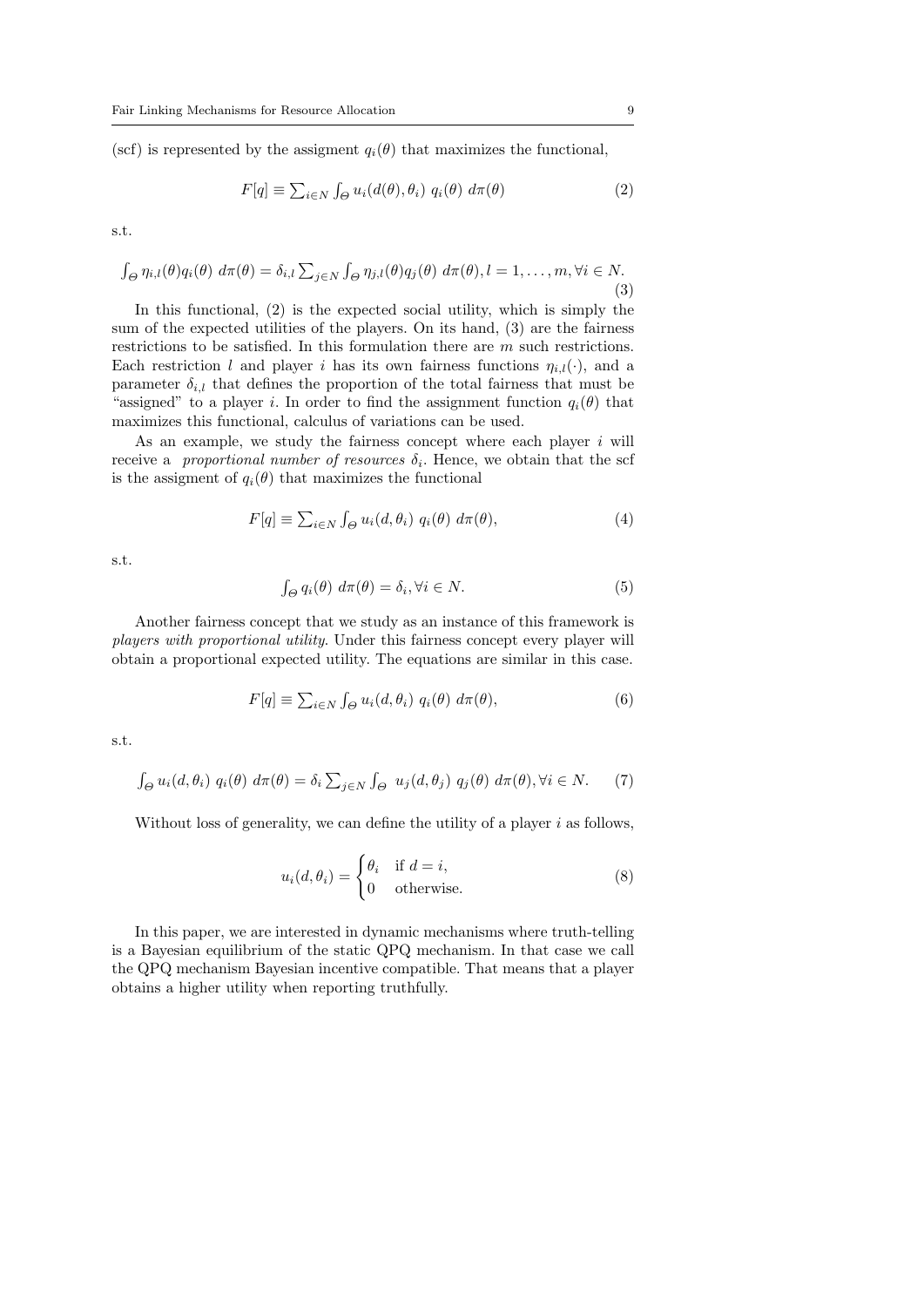## 3 Simple Resource Allocation Examples

In order to illustrate the problem we face in this paper, and the techniques used to solve it, we believe that it is useful to provide simpler versions of the problem first. These examples of the resource allocation problem are simpler than the general case in two aspects: they consider only two players and they consider the specific versions of fairness mentioned above. Although simpler, the resulting problems have similar structures as the general one, and the lessons that are extracted from them suggest the general treatment.

#### 3.1 Same Number of Resources

We consider first the problem of distributing a large (infinite) number of resources between two players so that both players get the same proportion of resources, and the aggregate utility is maximized. The players have utilities for each possible decision and these valuations may be correlated. Suppose that we choose as decision function for every resource the assignment that maximizes the sum of the utilities. The difficulty is that this social choice function is not fair. In Figure 1 we show four examples of possible joint distribution of the two players (shown as density and contour plots). If we assign resources using as decision function  $\arg \max(\theta)$ , the result may be clearly unfair.  $i \in N$ 

So the idea is to find a new decision function that takes into account the joint distribution  $\pi$  and assigns resources optimally and fairly. For the moment, we will assume that this decision function is deterministic and it could be represented by a line. This line divides the square into two areas: the area where resources are assigned to player 1 and the area for player 2. At this moment, the shape of this line is unknown, but suppose that this decision function looks somewhat like the line presented in Figure 2 (left). Note that the decision function can be expressed as  $\arg \max(\psi(\theta_1), \theta_2)$ , where 1,2  $\psi$  is a transformation function obtained from the line in Figure 2 and the joint distribution  $\pi$ . With all this in mind, the problem we aim to solve is to find

the function  $\psi$  that maximizes:

$$
\int_0^1 \theta_1 \int_0^{\psi(\theta_1)} \pi(\theta_1, \theta_2) d\theta_2 d\theta_1 + \int_0^1 \theta_2 \int_0^{\psi^{-1}(\theta_2)} \pi(\theta_1, \theta_2) d\theta_1 d\theta_2, \tag{9}
$$

s.t.

$$
\int_0^1 \int_0^{\psi(\theta_1)} \pi(\theta_1, \theta_2) d\theta_2 d\theta_1 = \frac{1}{2}.
$$
 (10)

Note that the left term of (9) is the utility of Player 1, which corresponds to the blue areas in the sample assignments presented in Figure 2. Similarly, the right term of (9) is the utility of Player 2, and corresponds to the white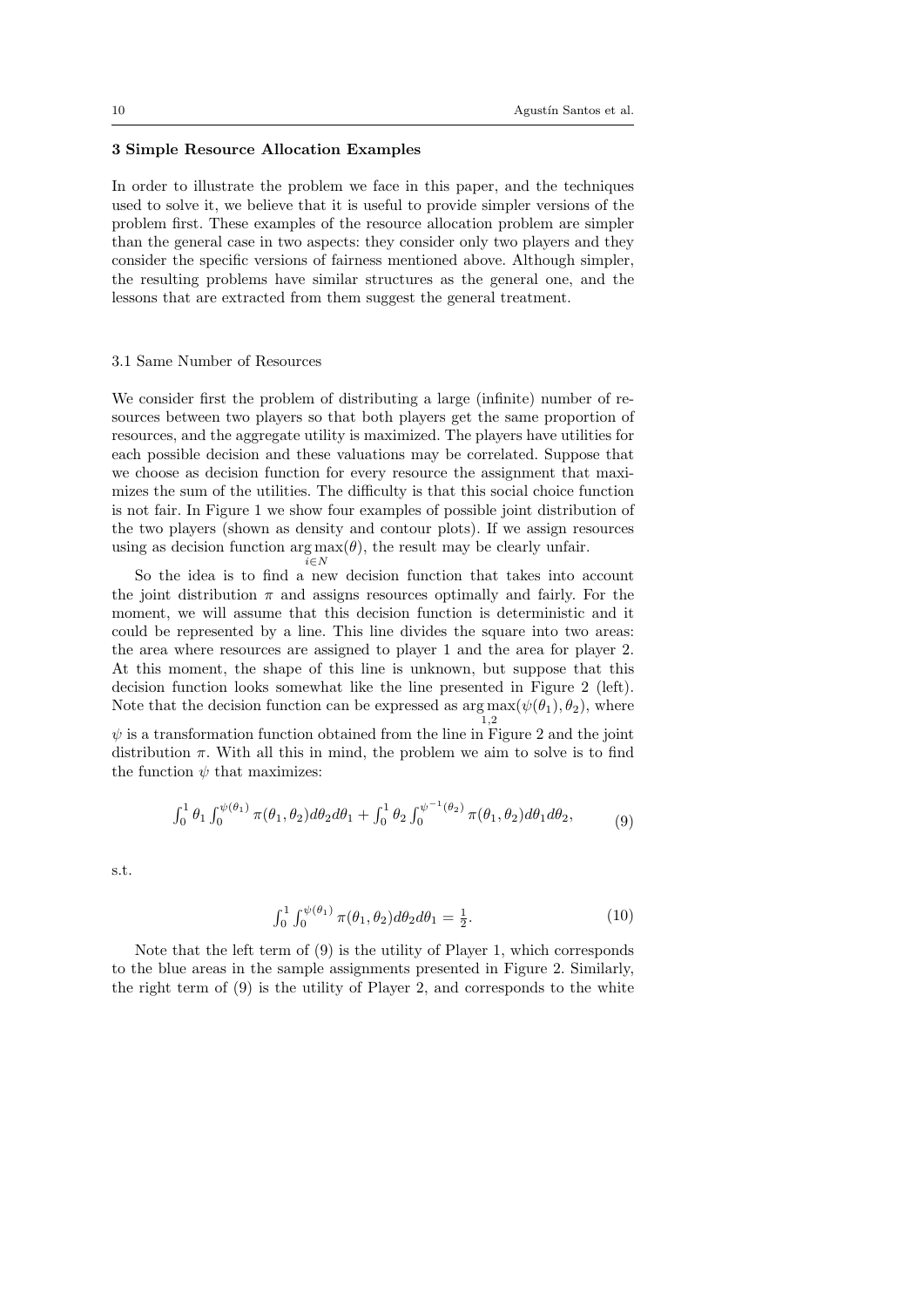

Fig. 1 Example of join distributions  $\pi$  for two correlated players. The preferences are normalized in [0, 1]. Colors represent density.



Fig. 2 (Left) Posible decision function for two players. (Right) Example of a decision function  $\psi$  for two players and same number of resources fairness. Colors represent different areas assigned to each player.

areas. In addition, if the objective is to minimize utility (for instance, costs) the problem has a similar formulation:

$$
\int_0^1 \theta_1 \int_{\psi(\theta_1)}^1 \pi(\theta_1, \theta_2) d\theta_2 d\theta_1 + \int_0^1 \theta_2 \int_{\psi^{-1}(\theta_2)}^1 \pi(\theta_1, \theta_2) d\theta_1 d\theta_2, \tag{11}
$$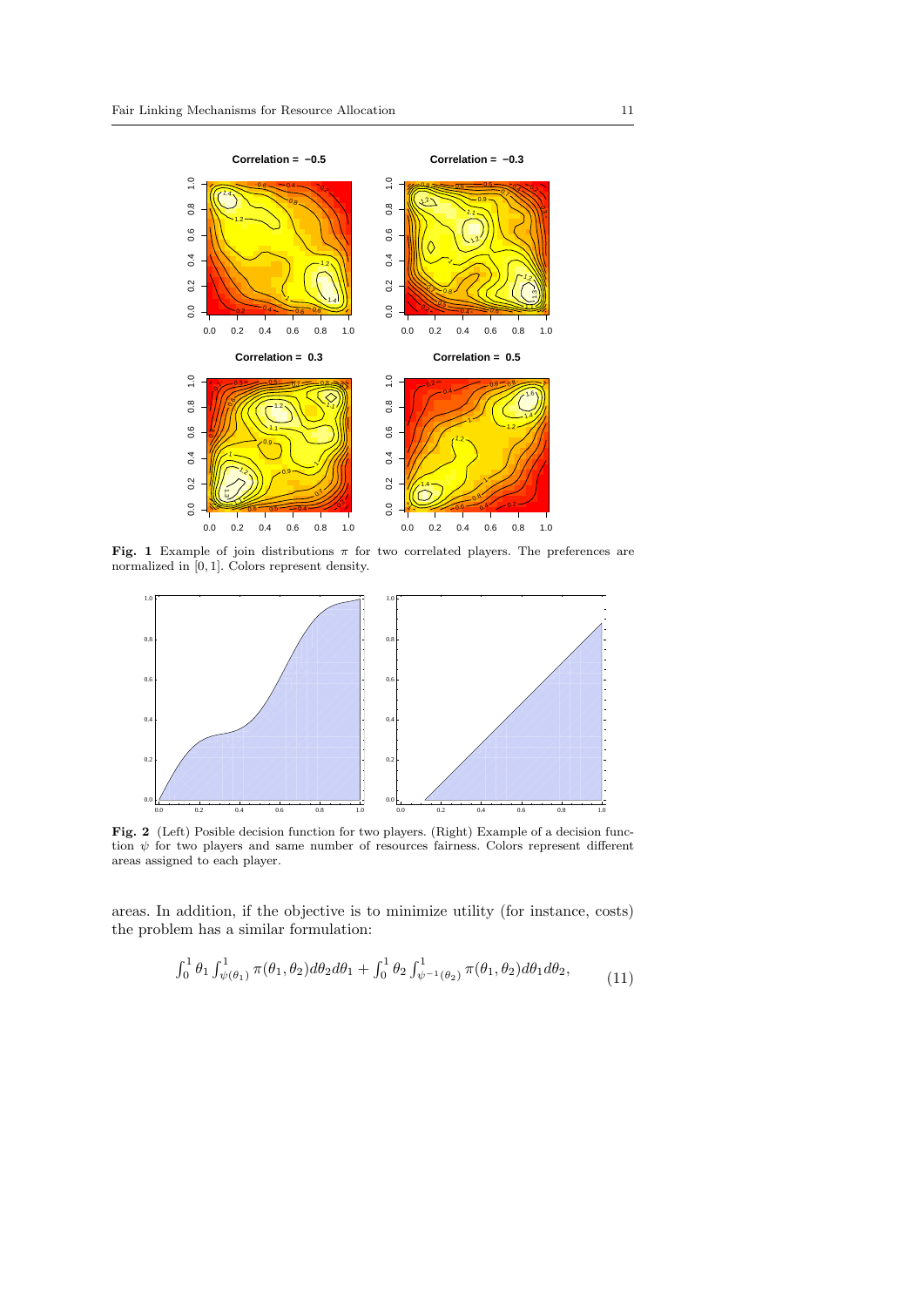s.t.

$$
\int_0^1 \int_{\psi(\theta_1)}^1 \pi(\theta_1, \theta_2) d\theta_2 d\theta_1 = \frac{1}{2}.
$$
 (12)

In this case the left term of (11) corresponds to the white areas in Figure 2 and the right term to the blue areas. Observe that both formulations can be solved using calculus of variations. Moreover, they both reach the same solution  $\psi(x)$ (see Appendix A), only the decision function is different (max versus min). Solving the system with respect to  $\psi(x)$  (see Appendix A), we obtain the solution of this system as

$$
\psi(\theta_1) = \theta_1 + \lambda,\tag{13}
$$

for some suitable constant  $\lambda$ . This confirms that the decision function is based on a straight line. The right plot in Figure 2 represents this idea.

#### 3.2 Proportional Utility

In the second special case we present, the fairness criterion to be satisfied is assigning resources with "proportional expected utility" for each player. In particular, we want both players to get the same expected utility. In that case, the functional to optimize (for the minimization case) becomes

$$
\min_{\psi} \left( \int_0^1 \theta_1 \int_{\psi(\theta_1)}^1 \pi(\theta_1, \theta_2) d\theta_2 d\theta_1 + \int_0^1 \theta_2 \int_{\psi^{-1}(\theta_2)}^1 \pi(\theta_1, \theta_2) d\theta_1 d\theta_2 \right) \tag{14}
$$

s.t.

$$
\int_0^1 \theta_1 \int_{\psi(\theta_1)}^1 \pi(\theta_1, \theta_2) d\theta_2 d\theta_1 = \int_0^1 \theta_2 \int_{\psi^{-1}(\theta_2)}^1 \pi(\theta_1, \theta_2) d\theta_1 d\theta_2 \tag{15}
$$

Finding the solution involves using similar mathematical techniques as in the previous case. The function  $\psi(x)$  obtained is,

$$
\psi(\theta_1) = \lambda \theta_1,\tag{16}
$$

for a suitable constant  $\lambda$ .

Note that in the two examples we have obtained a separatrix with the form of a straight line. In fact, this will hold also for the general case presented in the next section.

#### 4 The Fair Quid Pro Quo Mechanism

We now derive the general QPQ Mechanisms that implement the social choice functions given by Eqs. 4 and 6 under equilibrium, as special cases of the solution to Eq. 2.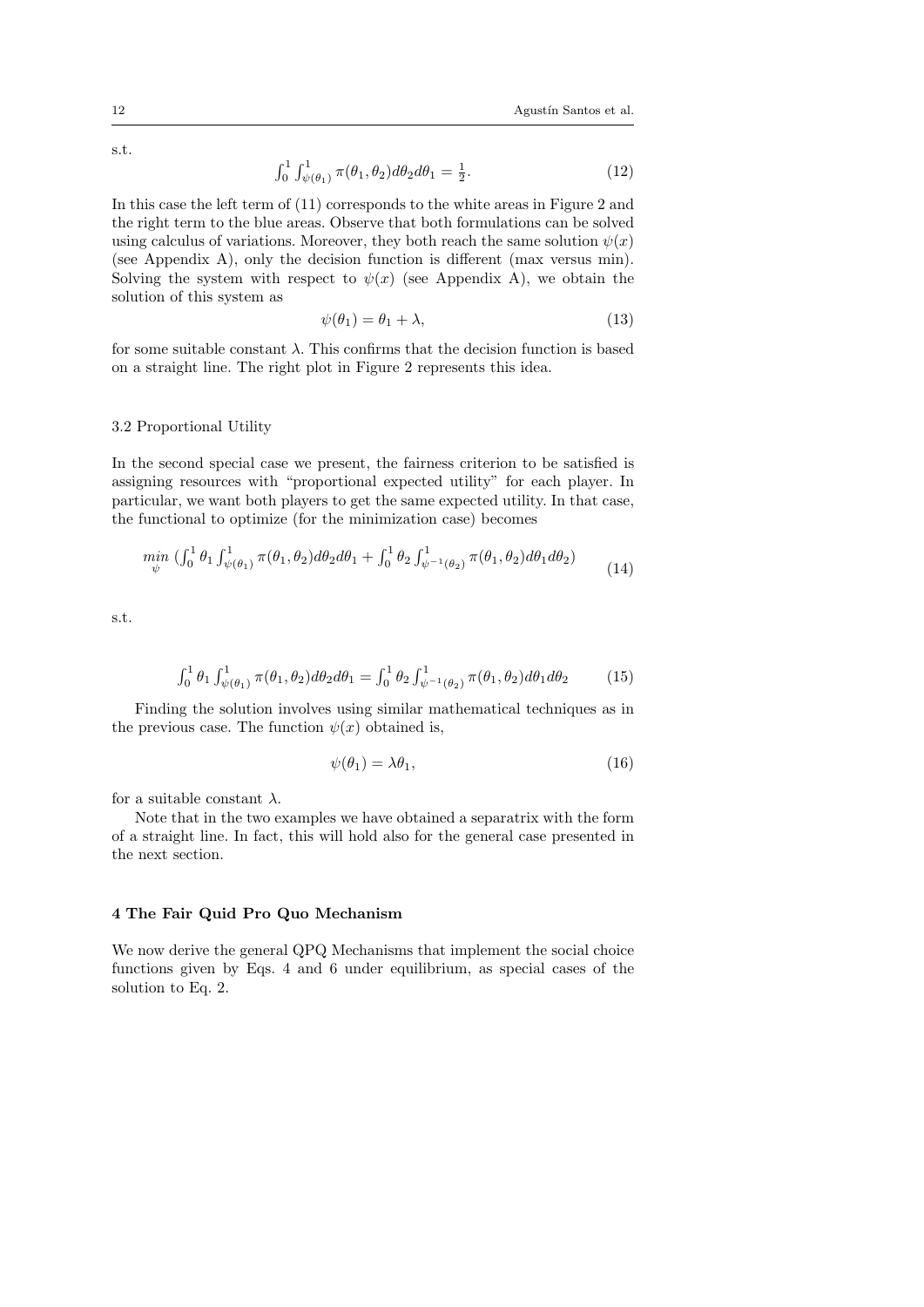Theorem 1 The QPQ Mechanism that implements the social function of Eq. 2 with  $\eta$ -fairness is a set of functions  $\psi = (\psi_1, \dots \psi_n)$  that defines a line  $y = \psi_i(x)$  for each player i with deterministic assignment  $d = g_{\psi}(\theta)$  $arg max(\psi_i(\theta))$  (except at some points where the decision is indifferent).  $i\in\!N$ 

*Proof* The problem we aim to solve is to find the decision function  $g$  that maximizes

$$
\int_{\Theta} \sum_{i \in N} \theta_i \, q_i(\theta) \, d\pi(\theta), \tag{17}
$$

under the constraints given in eqn. 2. Using Lagrange multipliers, this is tantamount to maximizing the functional

$$
\mathcal{F}[q] \equiv \int_{\Theta} \sum_{i \in N} \theta_i q_i(\theta) d\pi(\theta) +
$$

$$
\sum_{k \in N} \sum_{l=1}^m \lambda_{k,l} \int_{\Theta} \left\{ \eta_{k,l}(\theta) q_k(\theta) - \delta_{k,l} \sum_{j \in N} \eta_{j,l}(\theta) q_j(\theta) \right\} d\pi(\theta), \quad (18)
$$

which can be rewritten as

$$
\mathcal{F}[q] = \int_{\Theta} \sum_{i \in N} \psi_i(\theta) q_i(\theta) \, d\pi(\theta), \tag{19}
$$

where

$$
\psi_i(\theta) \equiv \theta_i + \sum_{l=1}^m \lambda_{i,l} \ \eta_{i,l}(\theta) - \sum_{k \in N} \sum_{l=1}^m \lambda_{k,l} \ \delta_{k,l} \ \eta_{i,l}(\theta). \tag{20}
$$

Let  $d = \arg \max_{\psi_i} (\psi_i(\theta))$ . Since  $0 \le q_i(\theta) \le 1$  and  $\sum_{i \in N} q_i(\theta) = 1$  for all  $\theta \in \Theta$ , then for each  $\theta \in \Theta$ ,

$$
\sum_{i \in N} \psi_i(\theta) q_i(\theta) \le \psi_d(\theta) \tag{21}
$$

The upper bound is reached if, and only if, for that value of  $\theta$  we have  $q_d(\theta) = 1$ and  $q_k(\theta) = 0$  for all  $k \neq d$ . This proves the theorem for the case when the largest value among the  $\psi_i(\theta)$  is unique.

Let us consider, on the other hand, that there are several such largest values, i.e.,  $d_1, \ldots, d_r$  are such that  $\psi_{d_1}(\theta) = \cdots = \psi_{d_r}(\theta) > \psi_k(\theta)$  for all  $k \neq d_1, \ldots, d_r$ . Then the upper bound is  $\psi_{d_1}(\theta)$ , but this time is reached for any choice of the functions  $q_i(\theta)$  such that  $q_{d_1}(\theta) + \cdots + q_{d_r}(\theta) = 1$  and  $q_k(\theta) = 0$ for all  $k \neq d_1, \ldots, d_r$ . Hence, any decision among  $d_1, \ldots, d_r$  is indifferent.  $\Box$ 

For convenience, we build the decision function of our mechanism introducing a transformation function  $\psi : \Theta \to \mathbb{R}^n$  that returns a vector of n real values. The decision function is then obtained as  $d = g(\theta) = g_{\psi} = \arg \max (\psi_i(\theta))$ . We  $i \in N$ say that  $\psi$  determines the "decision rule" or "decision function". Our main theorem gives us insight into what we can expect about the set of functions  $\psi$ .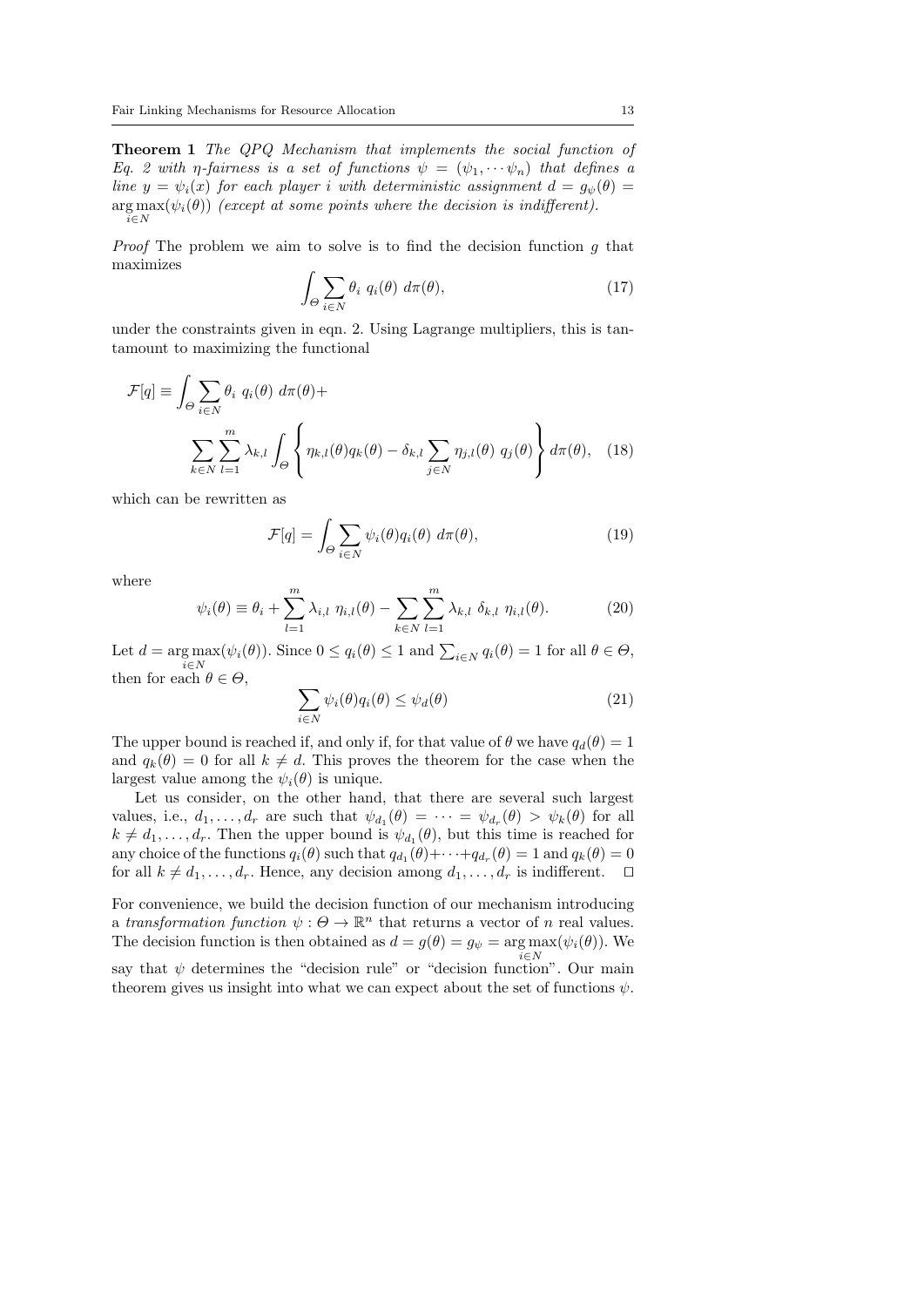Given our definition of  $\psi_i(\theta)$  we can derive some intuition about the decision function. The theorem tells us that we can restrict our attention to deterministic solutions except when  $\psi_i(\theta) = \psi_i(\theta), i, j \in N$ . At these points, the decision is indifferent. The above theorem also gives us an optimality result.

Corollary 2 Assume that all players follow a truthful reporting strategy, mechanism M defined using the decision function  $d = \arg \max(\psi_i(\theta))$  maximizes i∈N the utility of the system subject to fairness constraints.

Finally, when fairness is symmetric in the sense that each player has the same fairness function, then each  $\psi_i$  depends only on the player's profile  $\theta_i$ and therefore  $\psi_i(\theta_i, \theta_{-i})$  could be reduced to  $\psi_i(\theta_i)$ . This last aspect allows us to state the following corollary.

**Corollary 3** When fairness is symmetric in the sense of  $\eta_i(\theta) = \eta(\theta_i)$   $\forall i \in$ N, and players have limited space strategy, then the probability  $q_i$  depends only on the player's value, that is  $q_i(\theta) = q_i(\theta_i)$ .

*Proof* The proof follows from the definition of  $\psi_i(\theta)$  and therefore the decision function could be reduced to  $d = \arg \max(\psi_i(\theta_i))$ . As beliefs can not be  $\breve{i} \in N$ 

changed by the strategy of others players, the probability  $q_i(\theta)$  is only defined as a function of  $\theta_i$ . . The contract of the contract of the contract of  $\Box$ 

Revisiting our particular cases of fairness defined as equal-number of resources (Eq. 4) and equal utility (Eq. 6) we can check that the solutions for  $\psi$  are in both cases straight lines. When fairness is defined as equal-number of resources (Eq. 4),  $\psi_i(\theta)$  becomes (see Eq. 20)

$$
\psi_i(\theta) \equiv \theta_i + \lambda_i - \sum_{k=1}^n \lambda_k \delta_k,\tag{22}
$$

and therefore  $\psi(\theta_i) = \theta_i + \lambda_i - \sum_{k=1}^n \lambda_k \delta_k$ .

This solution has a very nice property that was already observed in our original work (QPQ with independent players [33]). The mechanism designer could aggregate players when studying a single player. The mechanism designer can see the game as player  $i$  against the system formed by all other players  $(j \in N, j \neq i)$ . In this case, player i has to compute just two values for  $\lambda$ , her own value  $\lambda_i$  and the aggregate value  $\lambda_j = \sum_{k=1}^n \lambda_k \delta_k$ . That is,  $\psi(\theta_i) =$  $\theta_i + \lambda_i - \lambda_j$ , or even simpler,  $\psi(\theta_i) = \theta_i + \lambda$ . if we redefine  $\lambda$  as a new single real parameter that represents  $\lambda_i - \sum_{k=1}^n \lambda_k \delta_k$ . This confirms that the decision function is a straight line where the parameter  $\lambda$  determines the point at which the line crosses the y-axis. And this is true for all players. (See Figure 2 in Section 3.)

On the other hand, when fairness is defined as a function of utility  $(Eq, 6)$ , our  $\psi$  function is given by using

$$
\psi_i(\theta) \equiv \theta_i \ (1 + \lambda_i - \sum_{k=1}^n \lambda_k \delta_k), \tag{23}
$$

and therefore  $\psi(\theta_i) = \theta_i (1 + \lambda_i - \sum_{k=1}^n \lambda_k \delta_k)$ . Again, the decision function is a straight line where  $\lambda$  determines the slope. Aggregating players, the above solution could be reduced to  $\psi(\theta_i) = \theta_i (1 + \lambda_i - \frac{1}{n}\lambda_j)$ , or  $\psi(\theta_i) = \lambda \theta_i$ .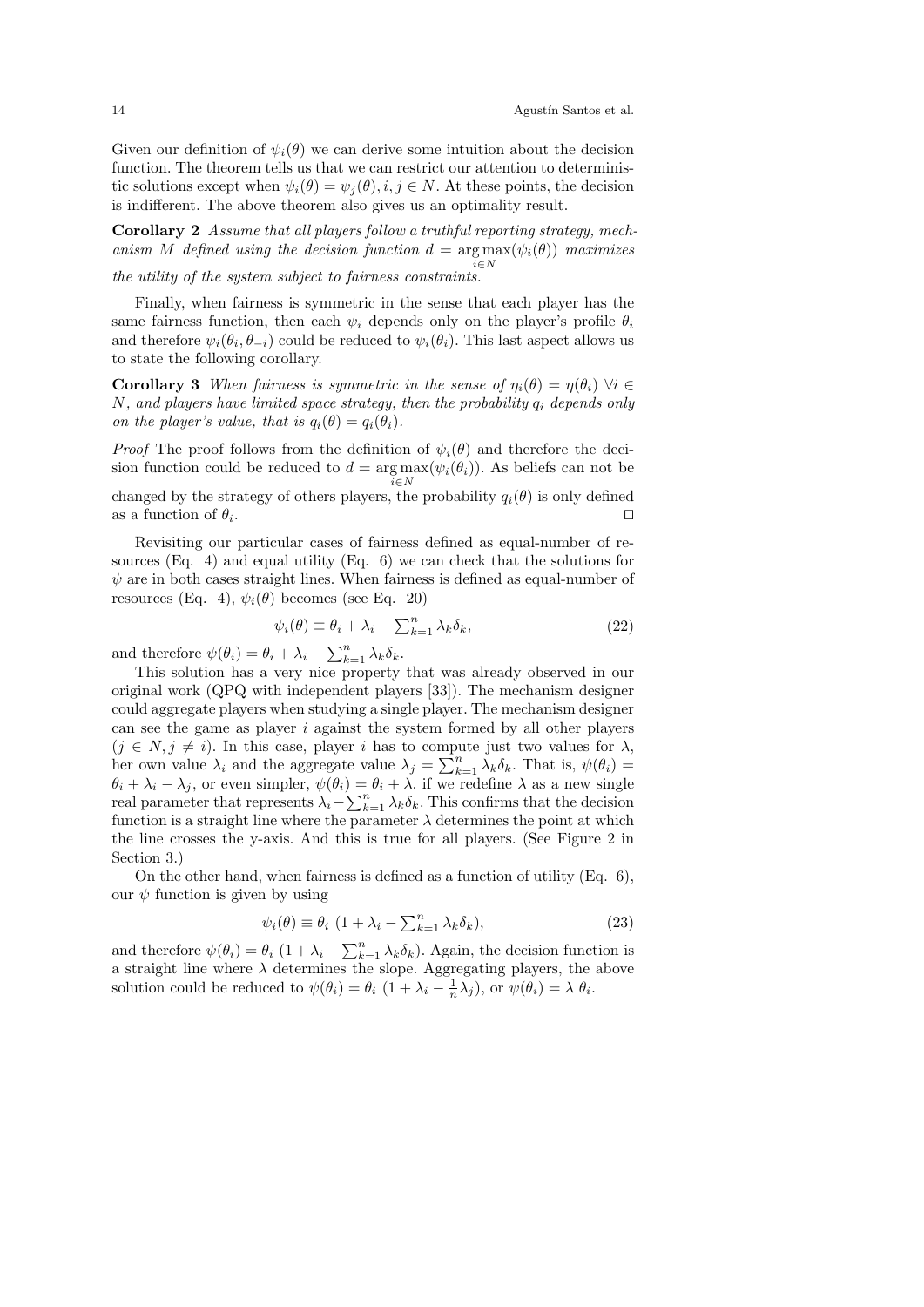Properties. The Fair QPQ Mechanism with Correlated players  $(M<sub>fair</sub>)$  has the following properties:

- 1.  $M_{\text{fair}}$  is (ex-ante) individual-rational. This means that the expected utility of a player is at least its expected outside utility.
- 2.  $M<sub>fair</sub>$  is not **allocative-efficient**, but assigns resources efficiently subject to some fairness conditions. This property is a clear conclusion from Corollary 2.
- 3. There is no incentive for any of the players to lie about or hide their private information from the other players. Players will report truthfully in a Bayesian equilibrium. We said that  $M<sub>fair</sub>$  is Bayesian incentive compatible.

The two first properties are quite evident. The last property follows from the next theorem.

Theorem 4 When players have limited space strategy, and fairness is symmetric in the sense that  $\eta_i(\theta) = \eta(\theta_i)$   $\forall i \in N$ , then  $M_{fair}$  is Bayesian incentive compatible.

Proof For the sake of contradiction, let us suppose this proposition is false. Hence, there is some set of assignments for which, if  $i$  does not follow a truthful reporting strategy, she will obtain more utility in expectation.

From Corollary 3, this holds for any strategy of the aggregate player  $j$ , and in particular when all her players follow a truthful reporting strategy. Hence, we can consider in the rest of the proof that the rest of  $n-1$  players follow a truthful reporting strategy.

Additionally, using the same corollary, we know that every player,  $j \neq i \in$  $N$ , will obtain the same expected utility (regardeless of whether i lies or not),

$$
\int_{\Theta} u_j(d, \theta_j) q_j(\theta) d\pi(\theta) = \int_{\Theta} u_j(d, \theta_j) q_j(\theta) d\hat{\pi}(\theta)
$$

Now we can define a new mechanism  $M$  that assigns a task to player  $i$  (when i declares  $\theta_i$ ) with the same probability as the original QPQ assigns the task to the player *i* when she declares a false value  $\hat{\theta}_i$ . Then,  $q_i(\theta_i) = \hat{q}_i(\hat{\theta})$ . Note this new mechanism conserves the same fairness constraints as the original one. However, if the above were true, QPQ would not be optimal, since a mechanism that reproduces the same decisions under  $i$  lying (in presence of players that follow a truthful reporting strategy) would have different (lower) utility. Clearly, this is in contradiction of optimality of QPQ. Therefore, the best strategy for a player (the one optimizing her normalized utility) is to follow a truthful reporting strategy.  $\Box$ 

## 5 Practical QPQ Algorithm

After describing the different ingredients of our solution, we are able to propose an application of our mechanism. To demonstrate the usability of our mechanism, we discuss an algorithm for a specific case. We propose an algorithm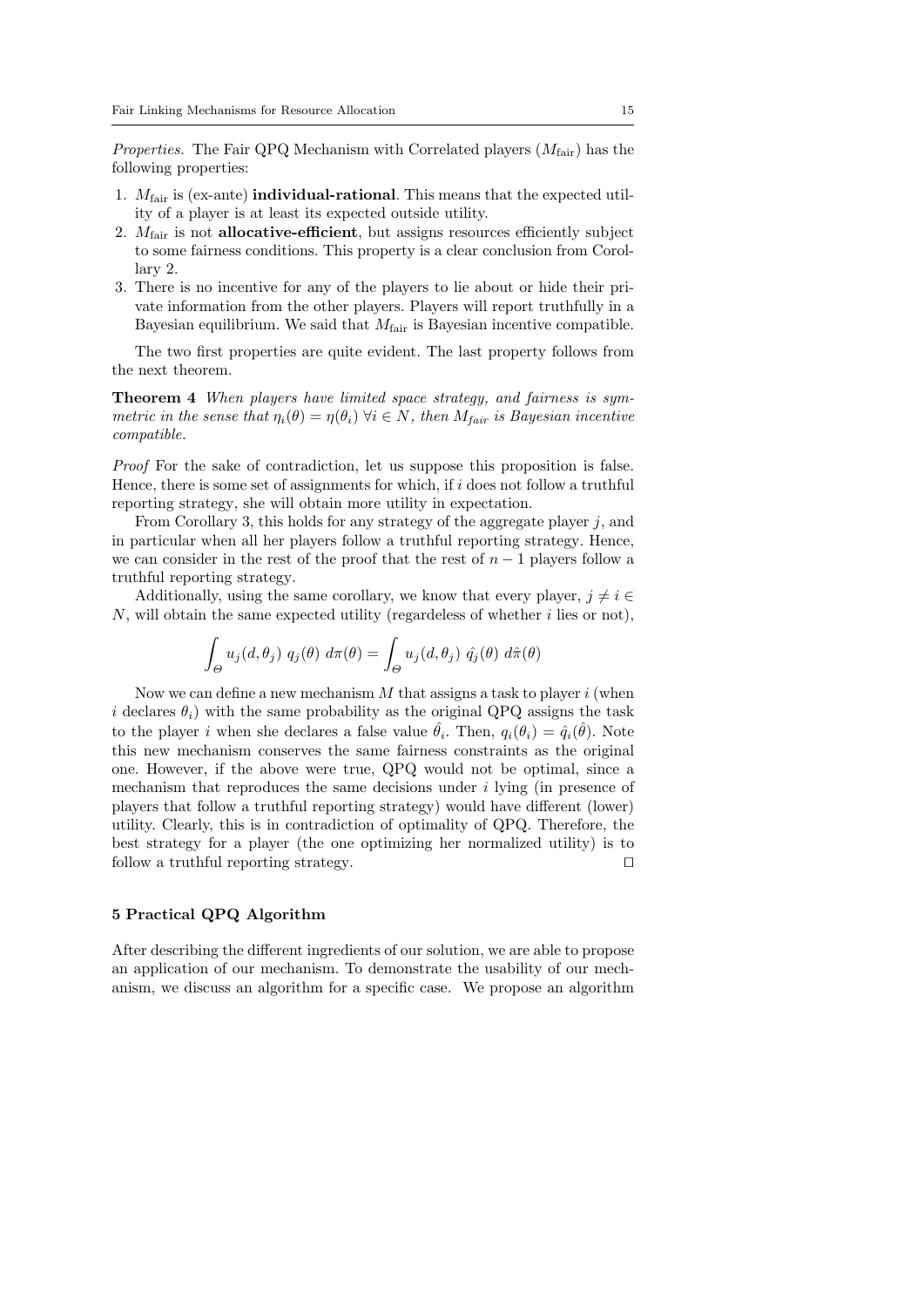where the resource allocation achieves fairness in the number of resources allocated to each player. This algorithm could be easily extended to other fairness concepts. The details can be observed in Algorithm 1.

**Algorithm 1** QPQ Correlated mechanism (code for node  $i$ )

1: Estimate the preference  $\theta_i$ 2: Publish the normalized value  $\bar{\theta}_i = PIT(\theta_i)$ 3: Wait to receive the normalized values  $\bar{\theta}_j$  from the other players 4: for all  $j \in N$  do<br>5: if not  $GoF$  7 5: if not  $GoF\_Test(\bar{\theta}_j, Historic)$  then 6:  $\overline{\theta}_j \leftarrow Random(\overline{\theta}_{-j}, Historic)$ 7: end if 8: end for 9: Historic ← Historic  $\cup \{\bar{\theta}\}\$ 10: Let  $d = \arg \max \{ \psi_j(\bar{\theta}_j) \}$  $i∈N$ 11: if  $d = i$  then 12: Resource is assigned to node i 13: end if 14: Update  $\lambda_j, \forall j \in N: \lambda_{k+1,j} = \lambda_{k,j} + \epsilon_k (T_{k,j} - 1/n).$ 

In the algorithm,  $T_{k,j}$  denotes the fraction of decisions assigned to player  $j$ , computed at round  $k$ . As it can be observed, for each round, each player estimates her own value and publishes it. Publication means broadcasting a message with the value to all players (although any other means of distribution, like shared memory, can be used). By assumption, a player sends its value before it receives any of the others (concurrency, which implies that they do not depend from each other), and all the values are correctly received at each player (reliability). Then, the algorithm assigns the resource to the player that publishes the highest value modified by a particular  $\psi_k$ .

## 5.1 Preference Normalization

To normalize the players' preferences we use a transformation called Probability Integral Transformation (PIT). Our idea is to use the known fact that any cumulative probability distribution function has in itself a uniform distribution [2]. More formally, the PIT is defined as

Definition 2 (Probability Integral Transformation) Let  $X$  be a continuous random variable with a Cumulative Distribution Function  $(CDF)$  F; that is  $X \sim F$ . Then, the probability integral transformation defines a new random variable Y as:  $Y = F(X)$ .

As mentioned above, our interest in the PIT is due to the following lemma.

Lemma 5 (PIT follows a uniform distribution) Let X be a continuous random variable with CDF  $F$ , then  $F$  follows a uniform distribution on interval  $[0, 1]$ . That is, the random variable Y defined by the probability integral transformation  $Y = F(X)$  is a normalized uniform distribution.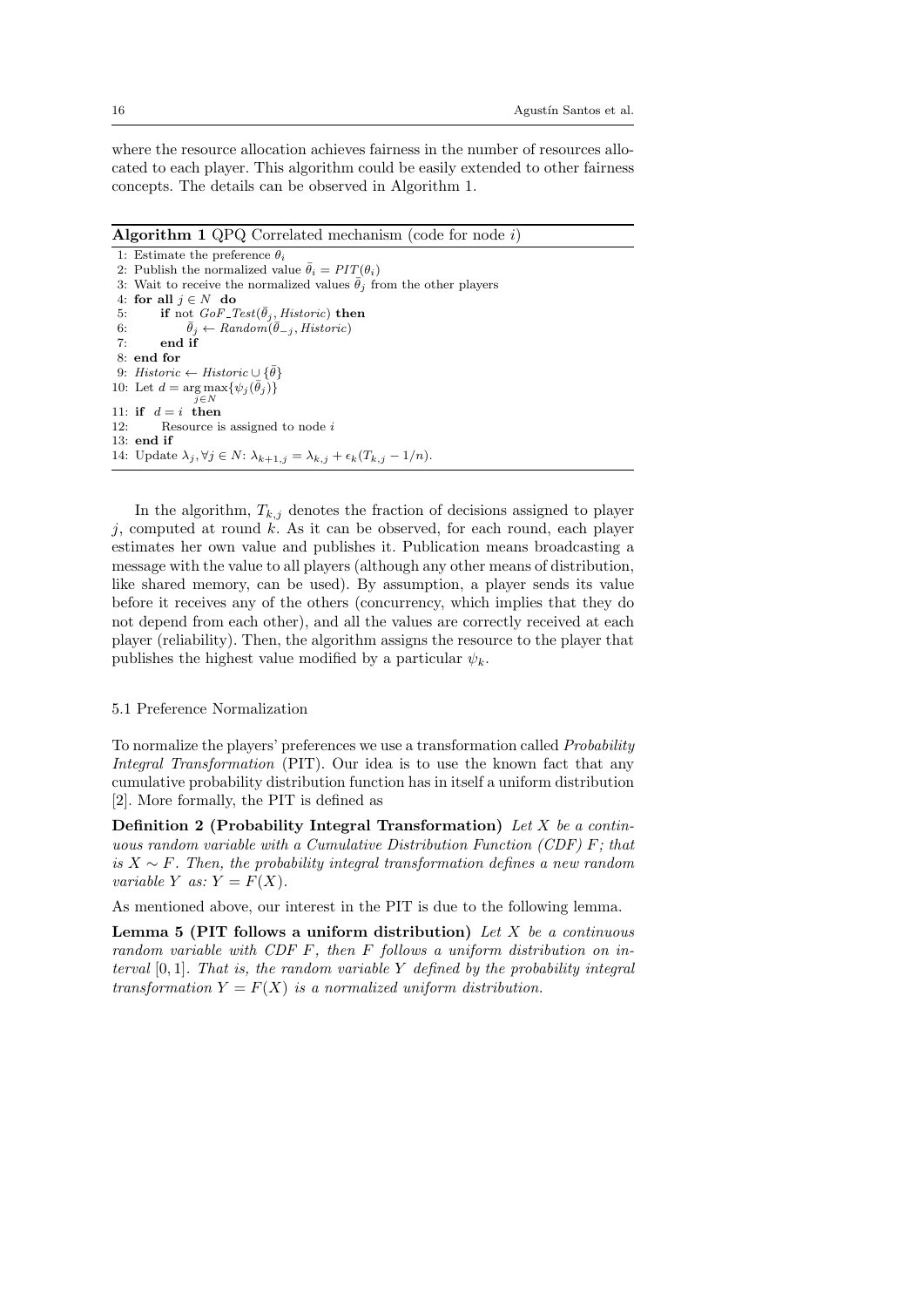Note that  $X$  does not need to be a continuous random variable. In the case that the player's costs follow a discrete distribution, it is still possible to perform a similar transformation called Generalized Distributional Transform [10], whose properties are equivalent to those of the PIT.

**Definition 3 (Generalized Distributional Transform)** Let X be a random variable (not necessarily continuous) with a cumulative distribution probability F and let  $V \sim U(0, 1)$  be a random variable with uniform distribution in [0, 1] independent of X. The modified distribution function  $F(x, \lambda)$  is defined as  $F(x, \lambda) = (1 - \lambda)Pr(X < x) + \lambda Pr(X \leq x)$ . From this, we can define the general distributional transform of X as  $Y = F(X, V)$ , which can be proved to be a uniform distribution on the unit interval.

Proofs of these properties can be found in [10]. Many studies in economics use this definition and its properties, such [5] or [32]. In our case, to simplify the notation, we just call PIT to both transformations independently on whether the base distribution is continuous or discrete.

#### 5.2 Acceptance Test

We are assuming that players are reporting values using a uniform  $[0, 1]$  distribution. If their original distribution is not the uniform, we apply here the same normalization transformation proposed in [33] based on the Probability Integral Transform (PIT). Given the properties of the PIT, the idea is that any player applying correctly the PIT on her real type distribution, must generate a uniform distribution on the unit interval on her published normalized values. Hence, from the point of view of the mechanism designer, the problem amounts to determining whether these published values follow or not that uniform distribution. There are a wide range of tests that allow checking that. These tests are called Goodness-of-Fit or GoF tests.

Continuing with this argument, we propose to implement the acceptance test of our algorithm by using some GoF test on the declared transformed sequence of values published by the player. Whenever a player declares the values by applying the PIT transformation on her own distribution, these values will be uniformly distributed in the unit interval. In that case (with high probability) the GoF tests will accept the samples. More importantly, this process has an error which tends to zero when the number of samples (rounds) increases for any reasonable value of the threshold. For the study of our analytical results, we assume that GoF tests are perfect and this error is zero.

A tremendous amount of GoF tests have been proposed in the scientific literature. Some of them may be applied over discrete distributions and others over continuous ones. The Kolmogorov-Smirnov (KS) test [22, 36] is probably the best-known test when dealing with continuous distributions, basically due to its simplicity. Hence, we propose to use this test as the GoF test of QPQ. However, in contrast to our previous work with independent players, in this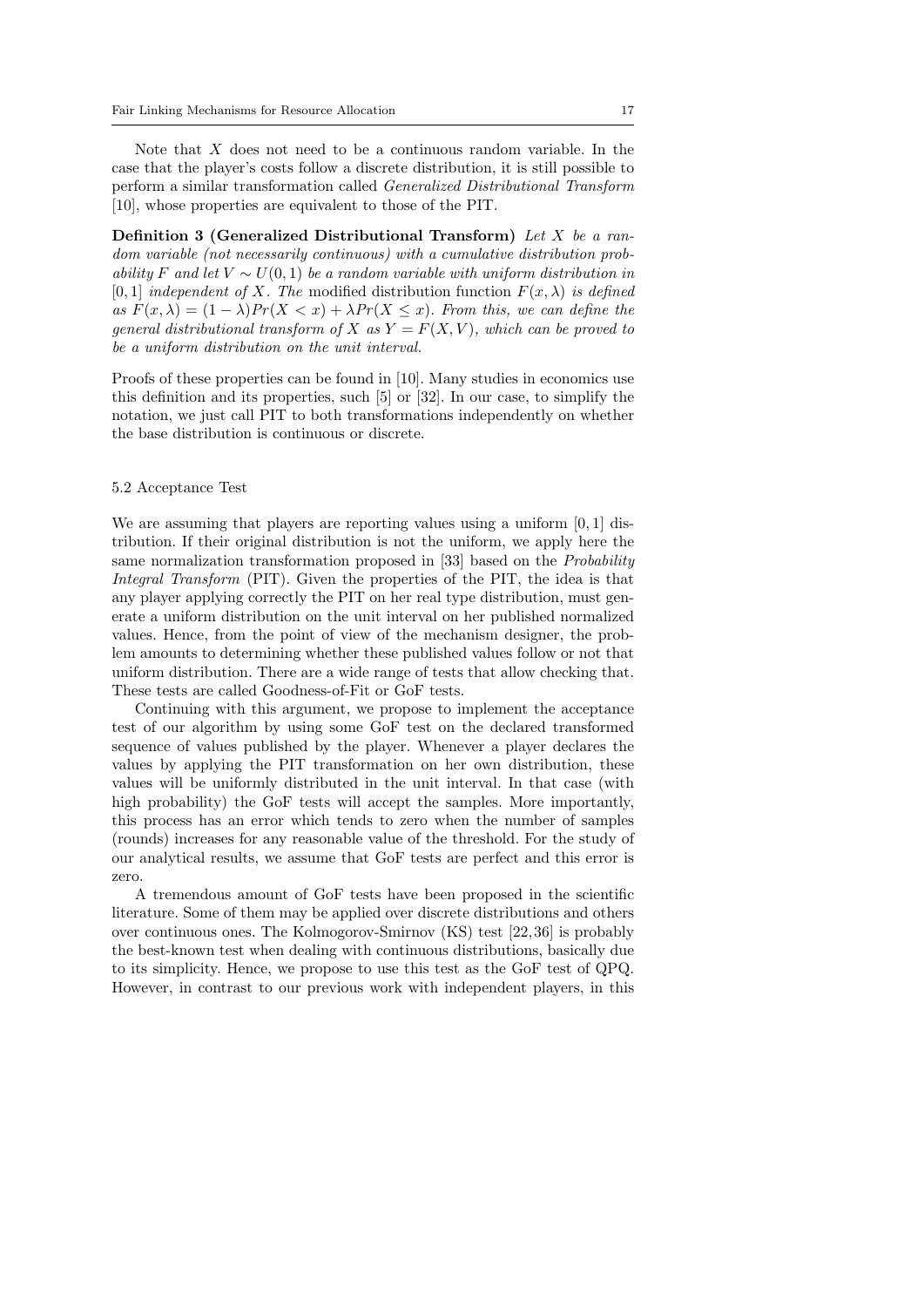case it is necessary to add a second test. The goal for this new test is to check if a player is trying to modify the joint distribution. In this aspect, Copulae has proved to be a very useful tool in the analysis of dependency structures. The concept of copulae was introduced by Sklar [35] and several copula GOF approaches have been proposed in literature [29, 4, 11]. For our work, we have used some GoF tests implemented as R-Cran packages. We note that no approach is always the best.

## 5.3 Punishment

In the case that a dishonest player tried to lie, one possible strategy is to generate increasing (or decreasing)  $\theta$  values, so that the PIT transformed values are close to one. However, this type of behavior is quickly detected by the test. In that case, the question is how to establish a punishment. Inspired on previous works on linking mechanisms, the proposal is to reject the value declared by the player and generate a new random value according to the joint prior distribution. At a first sight, this strategy may seem a very poor punishment, given that there is always a chance that the player emerges victorious in her lie. However, this is not only enough to discourage dishonest players, but also a crucial ingredient to guarantee that our mechanism has the right properties, as formally shown in [18, 33] for similar scenarios, and in the simulations below (see Section 6).

#### 5.4 Practical Computation of  $\lambda$

The above solution reduces the problem to finding the value of  $\lambda$  that adjusts the tasks performed by players. In principle, we can ask the players to declare the joint distribution and calculate that parameter accordingly. But in general, we should not expect to find an analytic equation. That is, it is possible that  $\pi$  does not have an analytical expression, or even if it exists, players must estimate it empirically. There are multiple methods for  $\pi$  estimation, both parametric and nonparametric. The major difficulty with these systems is the convergence speed, making it necessary a large number of samples. There is a relationship between the dimension of the feature and the number of samples needed. In our case, the dimension would be given by the number of players. Fortunately, each player can compute the QPQ mechanism using just only two dimensions (itself and the aggregate system).

However, players do not need to know the joint density function  $\pi$ , they only need to know the function  $T(\cdot)$  that indicates the (expected or empirical) number of resources given a parameter  $\lambda$ . We denote by  $T(\lambda)$  the number of resources that the player obtains when the decision value  $\psi$  is determined by the parameter  $\lambda$ . Again, we can not expect an analytic form for T, but under the right assumptions, we can approximate  $\lambda$  using stochastic approximation methods. Due to the characteristics of the transformation function and noting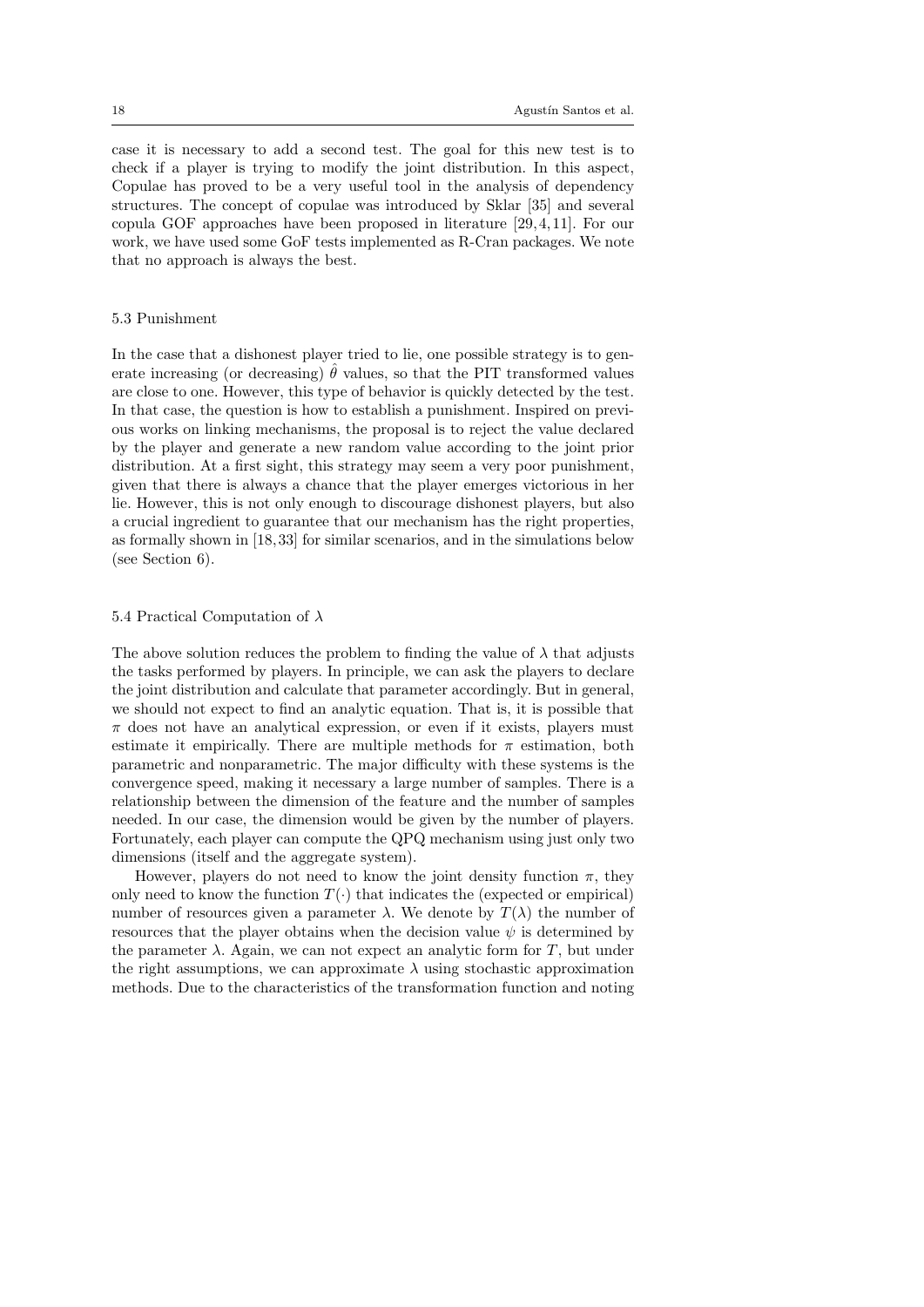

Fig. 3 Evolution of the allocation ratio (ratio of resources allocated to a player) of the different players without QPQ. The simulation has 2 correlated players and 1 independent player. In this example, resources have a negative utility (task to be executed) but similar conclusions apply to resources with positive utility (goods).

how it influences the number of tasks, we can expect the function  $T(\lambda)$  to be continuous and decreasing (or increasing in the direction of  $\lambda$ ). That is, there is always a value of  $\lambda$  for each percentage of desired tasks. Our proposal is to approximate  $\lambda$  by a sequence  $\lambda_0, \lambda_1, \lambda_2, \lambda_3, \dots \to \lambda$  constructed using a stochastic approximation method. The best known method, although not the only one, is perhaps the Robbins-Monro method [30]. Then, our algorithm must compute, for each iteration  $k$ ,

$$
\lambda_{k+1} = \lambda_k + \epsilon_k (T_k - 1/n). \tag{24}
$$

Where  $T_k$  is an estimation of the fraction number of tasks performed by the player and where  $\epsilon_k$  is a sequence of values that satisfies  $\epsilon_k > 0$ ,  $\epsilon_k \to$  $0, \sum_{k} \epsilon_k = \infty$ . Note that, in order to estimate  $T_k$  we don't need to store previous samples and memory consumption is low.

# 6 Simulations

By performing simulations, we have checked various aspects of our practical QPQ algorithm. First, we wanted to show that in fact a simple allocation based on the preferences announced and using  $\arg \max(\theta_i)$  to allocate the i∈N resource would not be fair if the players were correlated. Figure 3 shows the observed behavior of a simulation applying this technique in a scenario where two players are correlated and the third is independent. As can be seen, the correlated players get less resources. Something worth noticing in this figure is that the distribution of resources gets very stable in only a few rounds.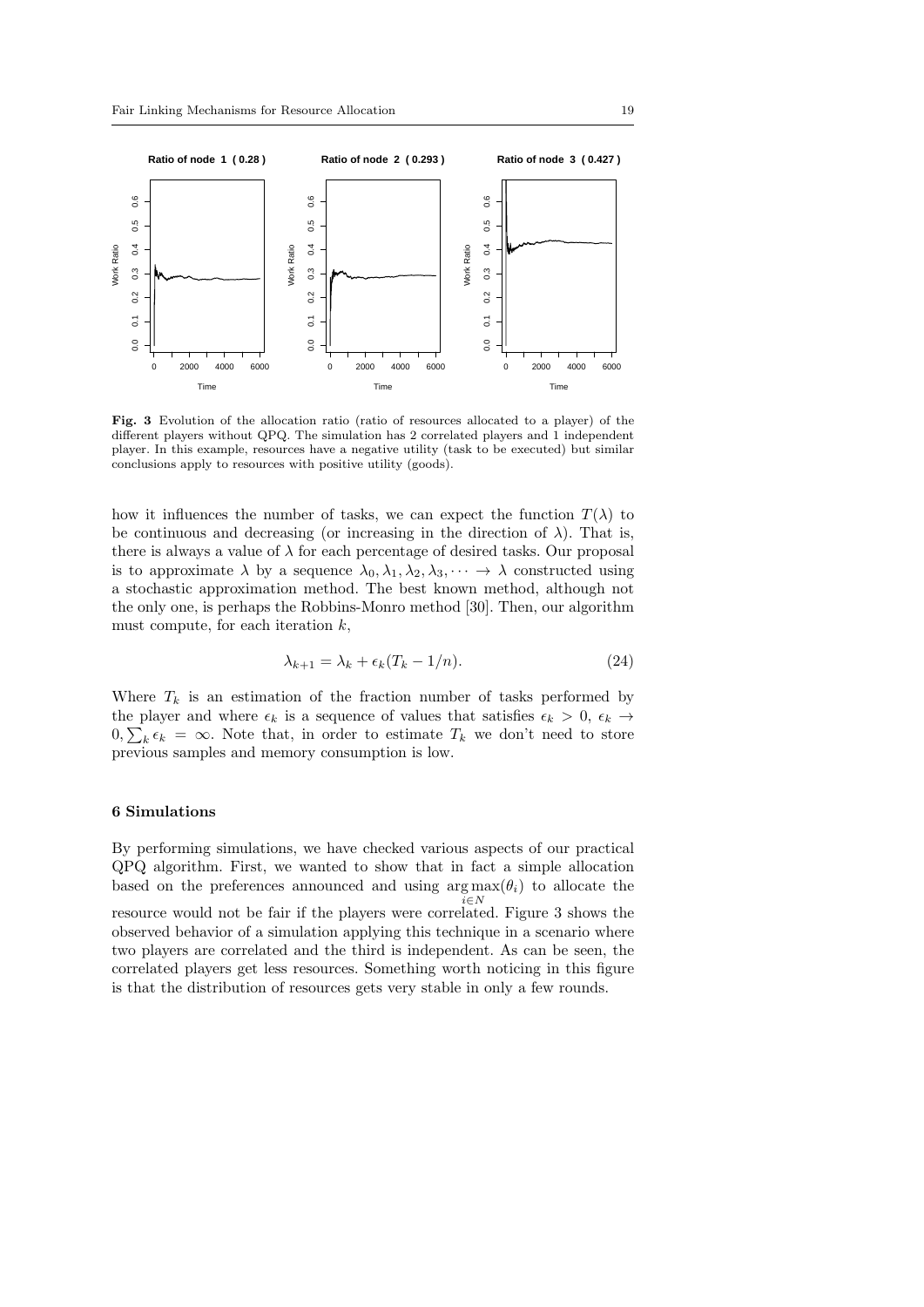

Fig. 4 Evolution of the allocation ratio of the different players with QPQ using  $\epsilon_k = 1/k$ . The simulation has 2 correlated players and 1 independent player.



**Fig. 5** Evolution of the allocation ratio of the different players with QPQ using  $\epsilon_k = 1/\sqrt{k}$ . The simulation has 2 correlated players and 1 independent player.

Hence, we have also evaluated the performance of the practical QPQ algorithm presented. For instance, we wondered how Robbins-Monro algorithm performs in time. We have simulated several alternatives for the generation of the sequence of values  $\epsilon_k$ , starting with the original proposal of Robbins-Monro's work, which was to use  $\epsilon_k = 1/k$ . The good news is that the simulations show that the allocation of resources is now fair in the scenario with two correlated players described above, as can be seen in Figure 4. As alternative, we have simulated the same scenario using  $\epsilon_k = 1/\sqrt{k}$  but the speed of convergence is far from ideal and, as can be seen in Figures 6 and 7, there are significant oscillations in the values of  $\lambda$ .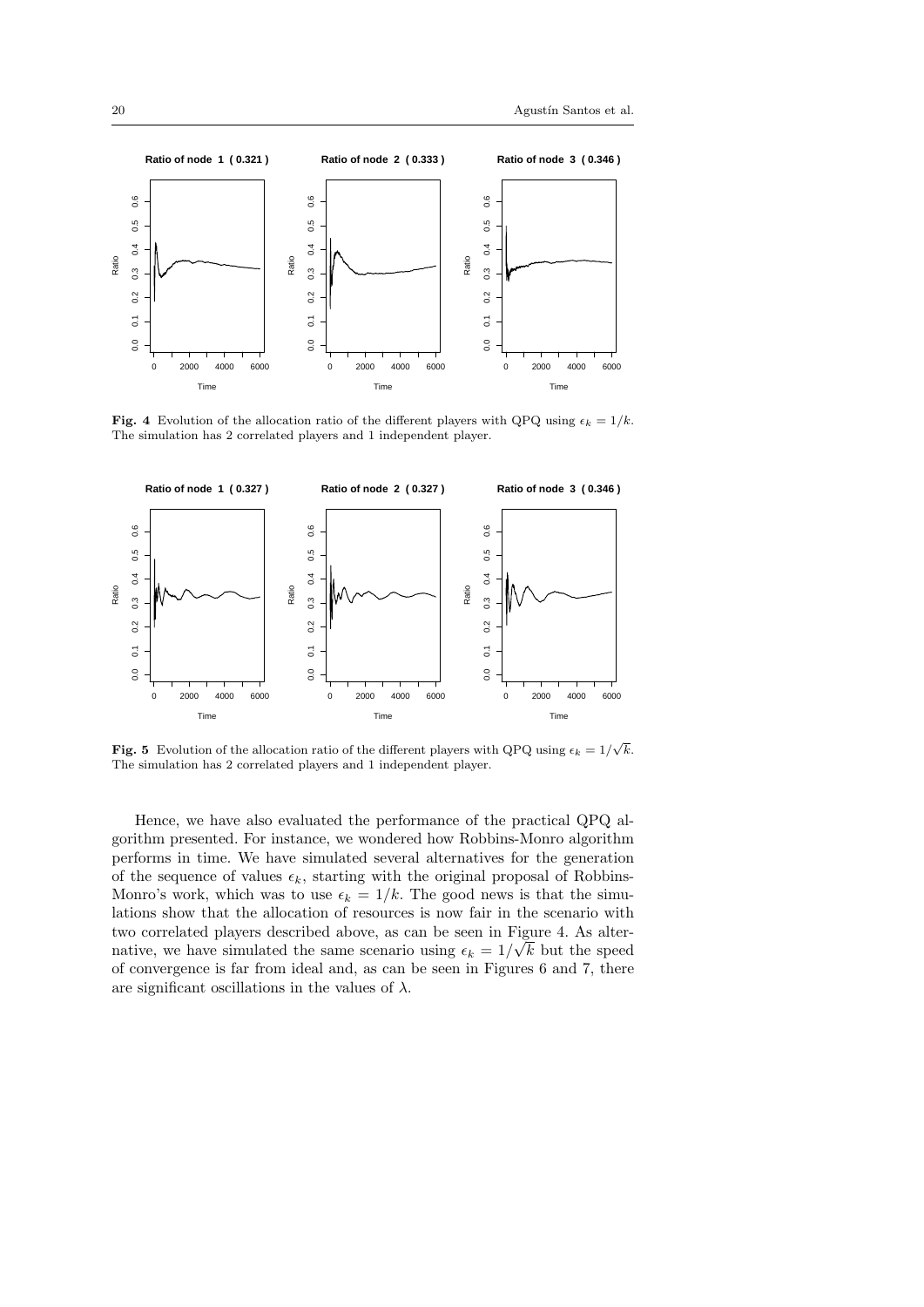

**Fig. 6** Evolution of the values of  $\lambda$  with QPQ using  $\epsilon_k = 1/\sqrt{k}$ . The simulation has 2 correlated players and 1 independent player.



Fig. 7 Evolution of the allocation ratio of the different players with QPQ using  $\epsilon_k$  =  $\frac{1}{k+\log k}$ . The simulation has 2 correlated players and 1 independent player.

Then, we have tried a third alternative, namely  $\epsilon_k = \frac{1}{k + \log k}$ . This approach gave much better results in the stability of the  $\lambda$ -values, the distribution of resources, and the convergence time. This can be observed in Figures 7 and 8.

# 7 Conclusions and Future Work

In this paper we have created a novel scheme capable of providing efficient resource allocation in distributed systems even in the presence of selfish correlated players. We have shown that, for a general notion of fairness, the mechanism can be proved to perform efficiently and to maintain the incentive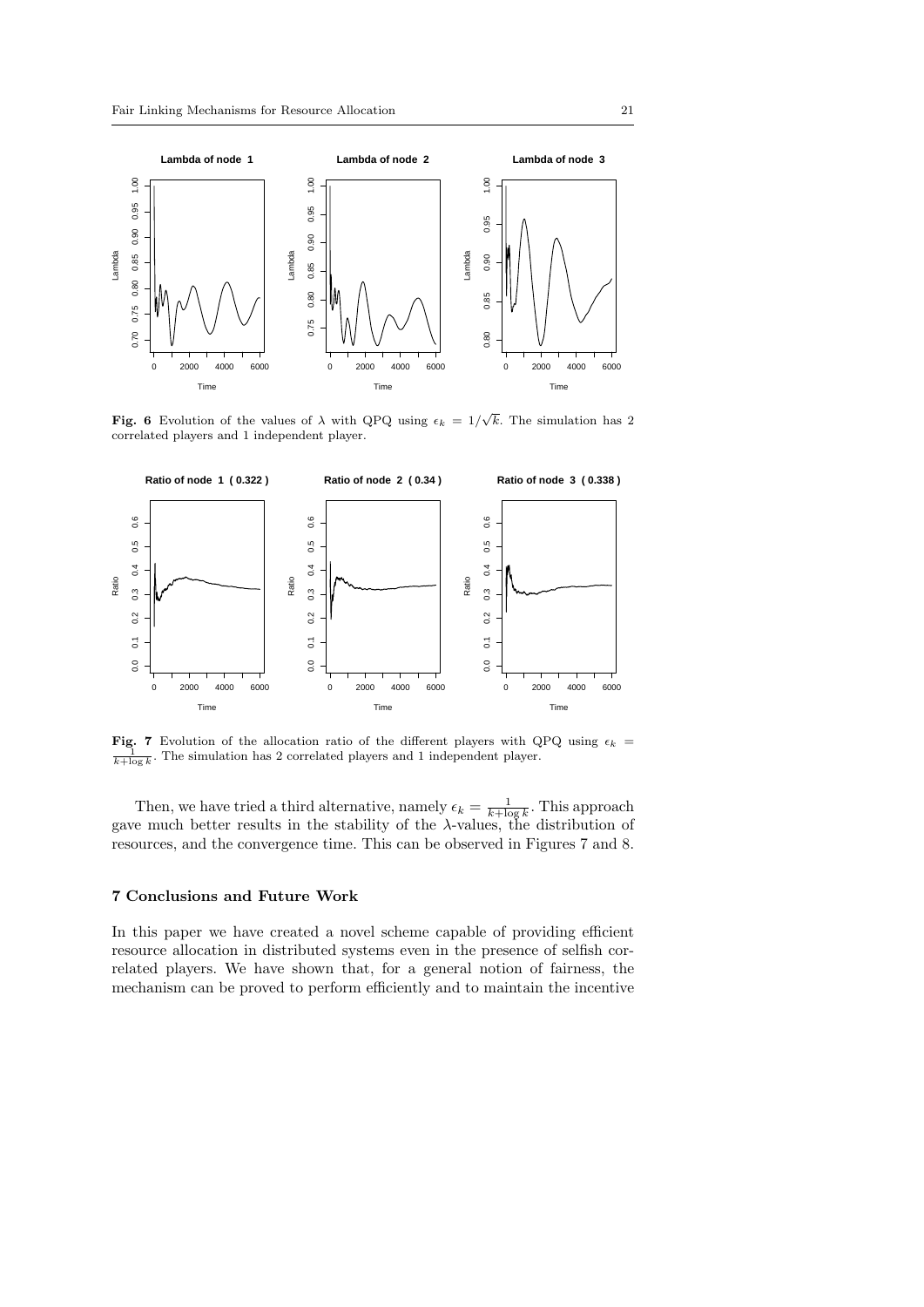

**Fig. 8** Evolution of the values of  $\lambda$  with QPQ using  $\epsilon_k = \frac{1}{k + \log k}$ . The simulation has 2 correlated players and 1 independent player.

of players to participate. In addition, we have proposed a specific realization of the mechanism as an algorithm implementable in real distributed environments with affordable computational and communication costs. This algorithm is susceptible of being used in repeated task allocations given that our simulations demonstrate its rapid convergence, which open new horizons for systems based on open systems for distributed collaborative tasks execution.

Despite this, the authors consider necessary to extend the current research is several directions. First, The algorithm proposed leads to an allocation of equal number of resources to each player. It is left as future work to devise algorithms that have other fairness objectives. Second, the model requires knowledge on the number of players that participate. We may find scenarios where this is not reasonable, e.g., scenarios in which several players "hide" and play the game with a single identity, which may result in the mechanism not achieving fairness. Third, it would be important to analyze the problem when more flexible space strategies are possible. One of our main assumptions has been to consider that correlations are fixed and that players are not able to alter them through their strategies. This assumption is reasonable when information is private and the mechanism is designed in such a way that players cannot make their declared (true or false) values on an iteration dependent on the values of others at the same iteration. However, there are many reallife scenarios where players may be able to share their values making more complex interdependent strategies possible. This would break the properties of our proposed algorithm.

#### Acknowledgements

We would like to thank the anonymous referees for their useful comments.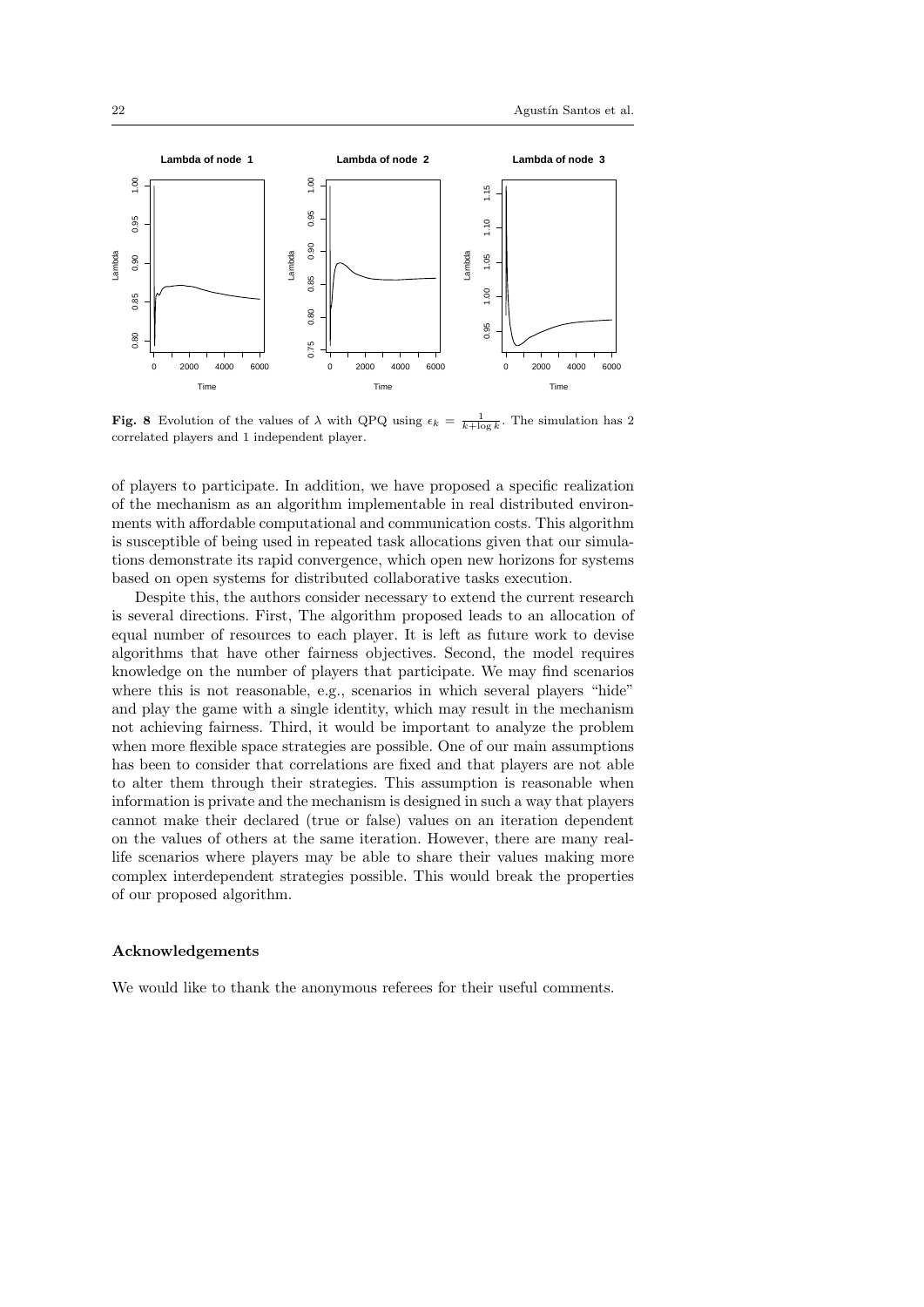#### References

- 1. Ahmad, I., Ranka, S., Khan, S.U.: Using game theory for scheduling tasks on multi-core processors for simultaneous optimization of performance and energy. In: Proceedings of the IEEE International Symposium on Parallel and Distributed Processing, IPDPS 2008, pp. 1–6. IEEE (2008)
- 2. Angus, J.E.: The probability integral transform and related results. SIAM Review 36(4), 652–654 (1994). DOI 10.1137/1036146
- 3. Bell, M.G.: A game theory approach to measuring the performance reliability of transport networks. Transportation Research Part B: Methodological 34(6), 533–545 (2000)
- 4. Berg, D.: Copula goodness-of-fit testing: an overview and power comparison. The European Journal of Finance 15(7-8), 675–701 (2009)
- 5. Burgert, C., Rüschendorf, L.: On the optimal risk allocation problem. Statistics & Decisions 24(1/2006), 153–171 (2006)
- 6. Camerer, C.: Behavioral game theory: Experiments in strategic interaction. Princeton University Press (2011)
- 7. Ellison, G.: Cooperation in the prisoner's dilemma with anonymous random matching. The Review of Economic Studies 61(3), 567–588 (1994)
- 8. Engelmann, D., Grimm, V.: Mechanisms for Efficient Voting with Private Information about Preferences. The Economic Journal 122(563), 1010–1041 (2012)
- 9. Fang, Z., Bensaou, B.: Fair bandwidth sharing algorithms based on game theory frameworks for wireless ad-hoc networks. In: Proceedings of the Twenty-third Annual Joint Conference of the IEEE Computer and Communications Societies, INFOCOM 2004, vol. 2, pp. 1284–1295. IEEE (2004)
- 10. Ferguson, T.S.: Mathematical statistics: A decision theoretic approach. Academic press (2014)
- 11. Fermanian, J.D.: An overview of the goodness-of-fit test problem for copulas. In: Copulae in Mathematical and Quantitative Finance, pp. 61–89. Springer (2013)
- 12. Friedman, E.J., Halpern, J.Y., Kash, I.: Efficiency and nash equilibria in a scrip system for p2p networks. In: Proceedings of the 7th ACM conference on Electronic commerce, pp. 140–149. ACM (2006)
- 13. Gerkey, B.P., Matarić, M.J.: A formal analysis and taxonomy of task allocation in multi-robot systems. The International Journal of Robotics Research 23(9), 939–954 (2004)
- 14. Harsanyi, J.C.: Games with incomplete information played by ?bayesian? players, i–iii: Part i. the basic model&. Management science 50(12 supplement), 1804–1817 (2004)
- 15. Jackson, M.O.: A crash course in implementation theory. Social choice and welfare 18(4), 655–708 (2001)
- 16. Jackson, M.O.: Mechanism theory. Available at SSRN 2542983 (2014)
- 17. Jackson, M.O., Sonnenschein, H.F.: The Linking of Collective Decisions and Efficiency. Microeconomics 0303007, EconWPA (2003). URL http://ideas.repec.org/p/wpa/ wuwpmi/0303007.html
- 18. Jackson, M.O., Sonnenschein, H.F.: Overcoming Incentive Constraints by Linking Decisions. Econometrica 75(1), 241–257 (2007). DOI 10.1111/j.1468-0262.2007.00737.x
- 19. Jun, S., Ahamad, M.: Incentives in BitTorrent induce free riding. In: Proceedings of the 2005 ACM SIGCOMM workshop on Economics of peer-to-peer systems, P2PECON '05, pp. 116–121. ACM, New York, NY, USA (2005). DOI 10.1145/1080192.1080199. URL http://doi.acm.org/10.1145/1080192.1080199
- 20. Kamvar, S.D., Schlosser, M.T., Garcia-Molina, H.: The eigentrust algorithm for reputation management in p2p networks. In: Proceedings of the 12th international conference on World Wide Web, WWW 2003, pp. 640–651. ACM (2003)
- 21. Kandori, M.: Social norms and community enforcement. The Review of Economic Studies 59(1), 63–80 (1992)
- 22. Kolmogorov, A.N.: Sulla Determinazione Empirica di una Legge di Distribuzione. Giornale dell'Istituto Italiano degli Attuari 4, 83–91 (1933)
- 23. Koutsoupias, E., Papadimitriou, C.H.: Worst-case equilibria. Computer Science Review 3(2), 65–69 (2009)
- 24. Krishna, V.: Auction theory. Academic press (2009)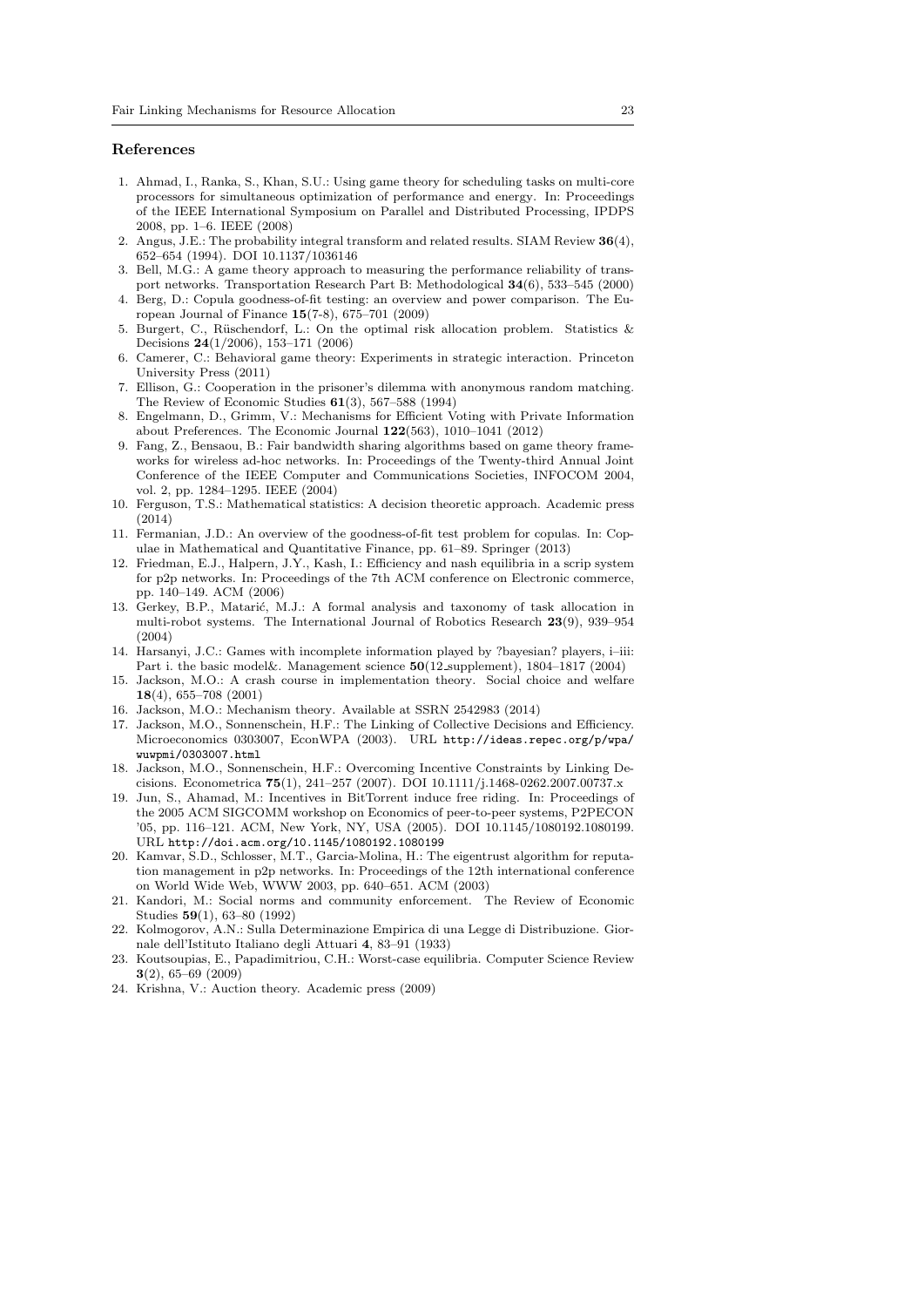- 25. Myerson, R.B.: Bayesian equilibrium and incentive-compatibility: An introduction. Social goals and social organization: Essays in memory of Elisha Pazner pp. 229–260 (1985)
- 26. Nisan, N., Roughgarden, T., Tardos, E., Vazirani, V.V.: Algorithmic game theory, vol. 1. Cambridge University Press Cambridge (2007)
- 27. Papadimitriou, C.H.: Games, algorithms, and the Internet. In: S. Srinivasan, K. Ramamritham, A. Kumar, M.P. Ravindra, E. Bertino, R. Kumar (eds.) Proceedings of the 20th International Conference on World Wide Web, WWW 2011, Hyderabad, India, March 28 - April 1, 2011, pp. 5–6. ACM (2011)
- 28. Procaccia, A.D., Tennenholtz, M.: Approximate mechanism design without money. ACM Transactions on Economics and Computation 1(4), 18 (2013)
- 29. Rakonczai, P., Zempléni, A.: Copulas and goodness of fit tests. Recent Advances in Stochastic Modeling and Data Analysis pp. 198–206 (2007)
- 30. Robbins, H., Monro, S.: A Stochastic Approximation Method. The Annals of Mathematical Statistics 22(3), 400–407 (1951)
- 31. Roughgarden, T.: Selfish Routing and the Price of Anarchy, vol. 174. The MIT Press, Cambridge (2005)
- 32. Rüschendorf, L.: On the distributional transform, Sklar's theorem, and the empirical copula process. Journal of Statistical Planning and Inference 139(11), 3921–3927 (2009)
- 33. Santos, A., Fernández Anta, A., López Fernández, L.: Quid Pro Quo: A Mechanism for Fair Collaboration in Networked Systems. PloS one 8(9), e66,575 (2013)
- 34. Shehory, O., Kraus, S.: Methods for Task Allocation via Agent Coalition Formation. Artificial Intelligence 101(1), 165–200 (1998)
- 35. Sklar, A.: Fonctions de répartition à n dimensions et leurs marges. Publications de l'Institut de Statistique de l'Universit de Paris 8, 229–231 (1959)
- 36. Smirnov, N.V.: On the estimation of the discrepancy between empirical curves of distribution for two independent samples. Bull. Math. Univ. Moscou 2, 3–16 (1939)
- 37. Srivastava, V., Neel, J.O., MacKenzie, A.B., Menon, R., DaSilva, L.A., Hicks, J.E. Reed, J.H., Gilles, R.P.: Using game theory to analyze wireless ad hoc networks. IEEE Communications Surveys and Tutorials 7(1-4), 46–56 (2005)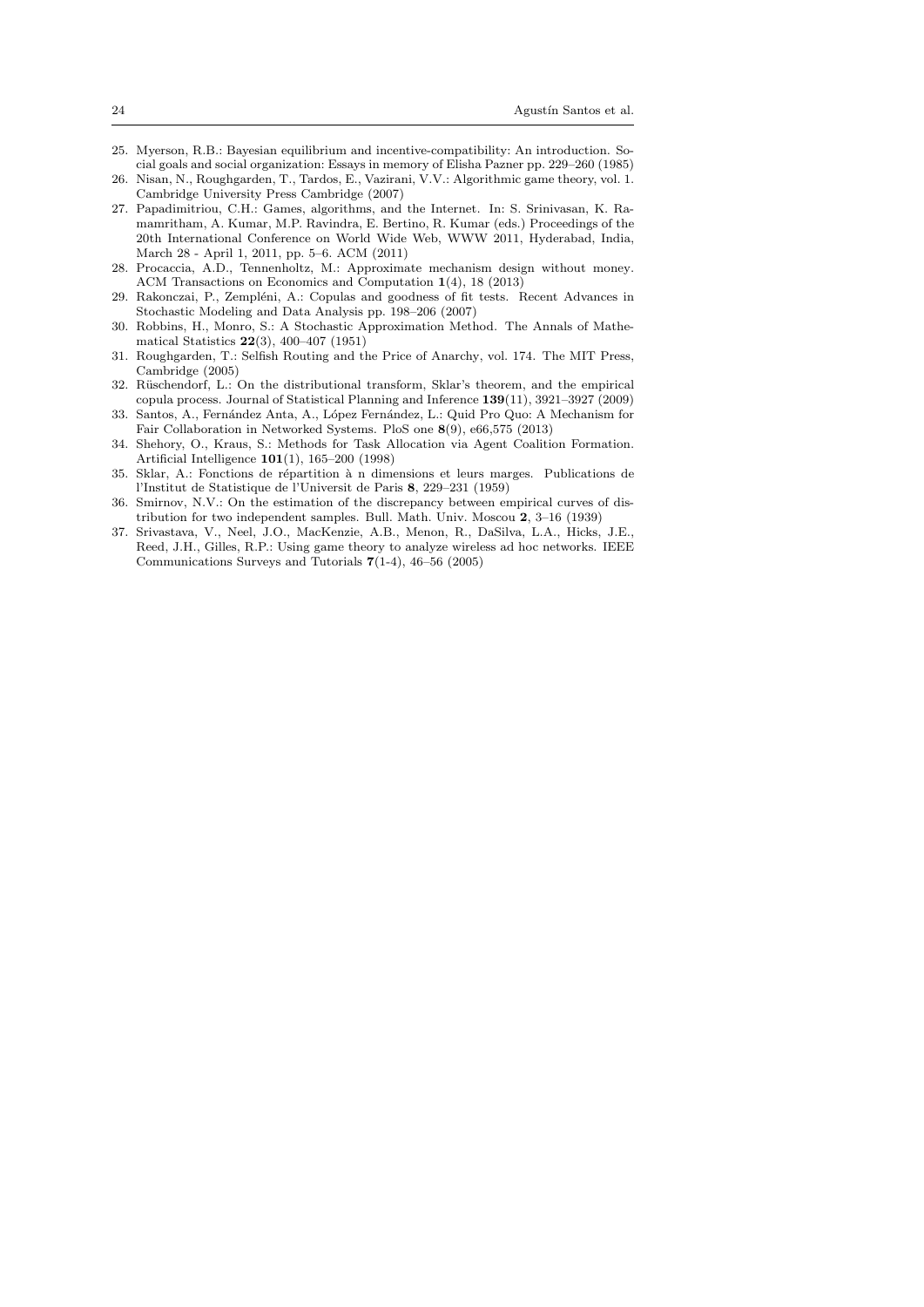#### A Solution of the System with Same Number of Resources

We prove here the following theorem.

**Theorem 6** The function  $\psi$  that optimizes the assignment with equal expected number of resources for two players defines a straight line  $\psi(\theta_1) = \theta_1 + \lambda$ . The decision function is an assignment  $d = g_{\psi}(\theta) = \arg \max_{1,2} (\psi_1(\theta_1), \theta_2) = \arg \max_{1,2} (\theta_1 + \lambda, \theta_2)$  when the objective is to maximize the utility, and  $d = g_{\psi}(\theta) = \arg \min_{1,2} (\psi_1(\theta_1), \theta_2) = \arg \min_{1,2} (\theta_1 + \lambda, \theta_2)$  when the objective is to minimize.

*Proof* What we want to prove is that the solution to the following system is  $\psi_1(x) = x + \lambda$ .

$$
\min_{\psi} \left( \int_0^1 \theta_1 \int_{\psi(\theta_1)}^1 \pi(\theta_1, \theta_2) d\theta_2 d\theta_1 + \int_0^1 \theta_2 \int_{\psi^{-1}(\theta_2)}^1 \pi(\theta_1, \theta_2) d\theta_1 d\theta_2 \right),
$$
  
s.t. (25)

 $\int_0^1 \int_{\psi(\theta_1)}^1 \pi(\theta_1, \theta_2) d\theta_2 d\theta_1 = \frac{1}{2}.$ 

In order to calculate the optimal decision function, we define

$$
F_1(\theta_1, w) = \int_w^1 \pi(\theta_1, \theta_2) d\theta_2,
$$
\n(26)

$$
F_2(\theta_2, w) = \int_w^1 \pi(\theta_1, \theta_2) d\theta_1.
$$
 (27)

Inserting these expressions into the integral 25, we obtain

$$
\min_{\psi} \left( \int_0^1 \theta_1 \ F_1(\theta_1, \psi(\theta_1)) d\theta_1 + \int_0^1 \theta_2 \ F_2(\theta_2, \psi^{-1}(\theta_2)) d\theta_2 \right),
$$
  
s.t.  

$$
\int_0^1 \ F_1(\theta_1, \psi(\theta_1)) d\theta_1 = \frac{1}{2}.
$$
 (28)

Note that we are considering here the particular case of one independent variable  $(\theta_1)$ , one function  $\psi(\theta_1)$ , and an integrand that depends at most on the first derivative of the function. Using a Lagrange multiplier  $\lambda(\theta_1)$ , this expression defines a functional that depends on  $\psi$ . The Lagrange multipliers are, in general, functions of the independent variable. However, as it can be easily seen from above equation, when the integrand and the constraint are independent of  $\theta_1$  themselves, then each Lagrange multiplier is a constant (denoted by  $\lambda$ ).

$$
\int_0^1 \theta_1 \ F_1(\theta_1, \psi(\theta_1)) d\theta_1 + \int_0^1 \theta_2 \ F_2(\theta_2, \psi^{-1}(\theta_2)) d\theta_2 + \lambda \int_0^1 \ F_1(\theta_1, \psi(\theta_1)) d\theta_1 \tag{29}
$$

Thus, (29) is equivalent to

$$
\int_0^1 \theta_1 I(\theta_1, \psi, \psi') d\theta_1,
$$
where

where

$$
I(\theta_1, \psi, \psi') = (\theta_1 + \lambda) F_1(\theta_1, \psi) + \psi F_2(\psi, \theta_1) \psi'.
$$

The usual variational procedure with respect to the function  $\psi(\theta_1)$  is to use the Euler-Lagrange equation

$$
\partial_{\psi} I(\theta_1, \psi, \psi') - \frac{\mathrm{d}}{\mathrm{d}\theta_1} \partial_{\psi'} I(\theta_1, \psi, \psi') = 0. \tag{31}
$$

(30)